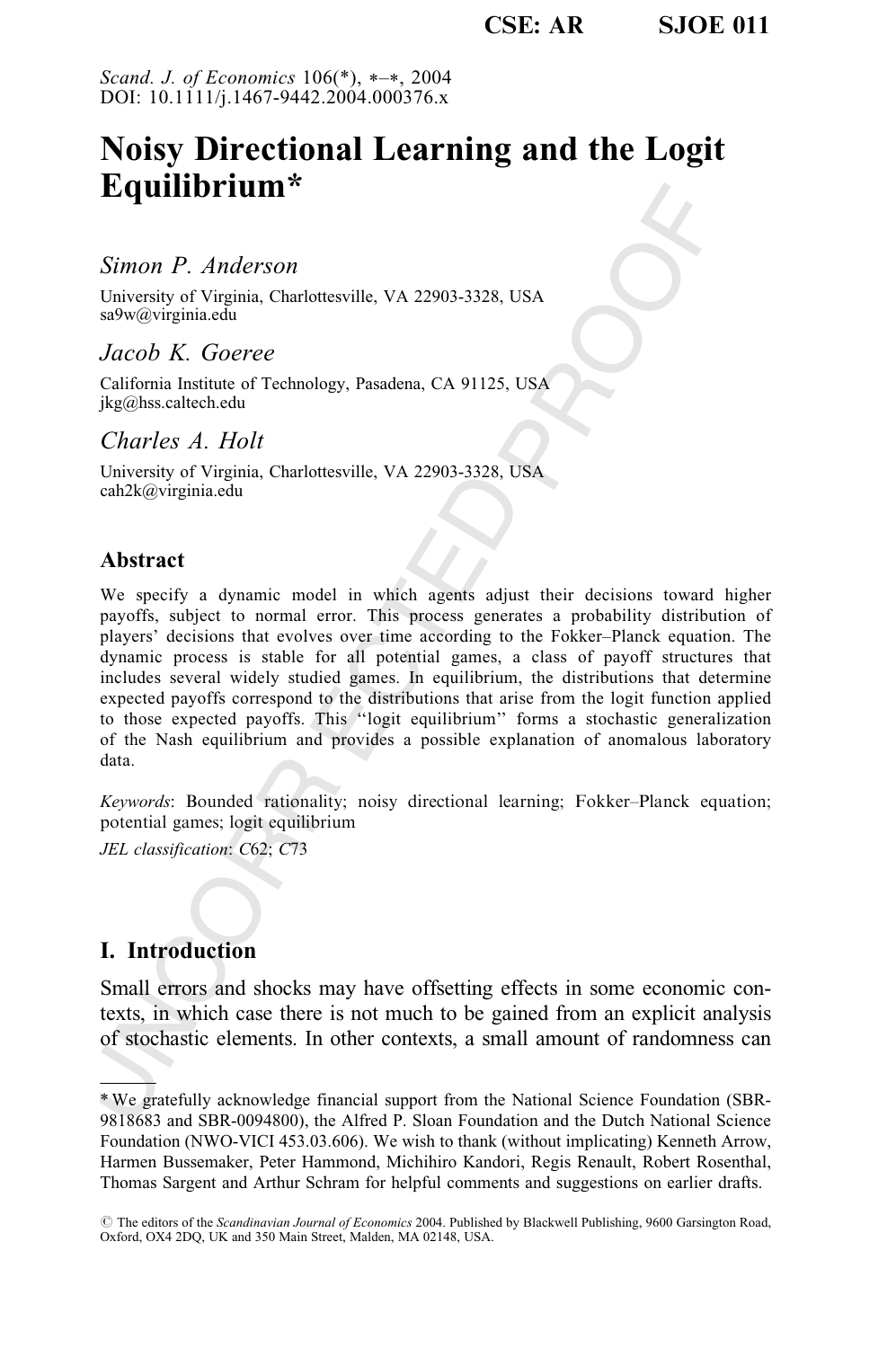have a large effect on equilibrium behavior.<sup>1</sup> Regardless of whether "errors" or ''trembles'' are due to random preference shocks, experimentation or actual mistakes in judgment, their effect can be particularly important when players' payoffs are quite sensitive to others' decisions, e.g. when payoffs are discontinuous as in auctions, or highly interrelated as in coordination games. Nor do errors cancel out when the Nash equilibrium is near a boundary of the set of feasible actions and noise pushes actions towards the interior, as in a public goods contribution game where the Nash equilibrium is at zero contributions (full free riding). Errors are more likely when payoff differences across alternatives are small, so the consequences of mistakes are minor. For example, when managers are weakly motivated by profits to owners, they may not exert much effort to find the optimal action.

mustakes in jugament, their effect can be particularly important when phi<br>spayoffs are quite sensitive to others' decisions, e.g. when payoffs are diu<br>sources can be two domestic data in coordination games. Network the tr Stochastic elements have been incorporated successfully into a wide array of economic theories. These stochastic elements have been typically assumed to be driven by exogenous shocks.<sup>2</sup> Noise that is endogenous to the system can arise from decision errors, which are endogenously affected by the costs of making errors in that a more costly mistake is less likely to be made. Despite Simon's (1957) early work on modeling bounded rationality, the incorporation of noise in the analysis of economic games is relatively recent. Rosenthal (1989) and McKelvey and Palfrey (1995) propose noisy generalizations of the standard Nash equilibrium.<sup>3</sup> McKelvey and Palfrey's ''quantal response equilibrium'' allows a wide class of probabilistic choice rules to be substituted for perfect maximizing behavior in an equilibrium context. Other economists have introduced noise into models of learning and evolutionary adjustment; see for instance Foster and Young (1990), Fudenberg and Harris (1992), Kandori et al. (1993), Binmore, Samuelson and Vaughan (1995), and Chen, Friedman and Thisse (1997). In particular, Foster and Young (1990) and Fudenberg and Harris (1992) use a Brownian motion process, similar to the one specified in Section II.

Our goal in this paper is to provide a unified approach to equilibrium and evolutionary dynamics for a class of models with continuous decisions. The dynamic model is based on an assumption that decisions are changed locally in the direction of increasing payoff, subject to some randomness. Specifically, we propose a model of noisy adjustment to current conditions that, in equilibrium, yields a steady-state probability distribution of decisions for each player. Our modeling approach is inspired by two strands of thought,

<sup>&</sup>lt;sup>1</sup>For example, in evolutionary models of coordination a small mutation rate may prevent the system from getting stuck in an equilibrium that is risk dominated; see e.g. Kandori, Mailath and Rob (1993) and Young (1993). Similarly, a small amount of noise or ''trembles'' can be used to rule out certain Nash equilibria; see Selten (1975).

<sup>2</sup> For instance, real business cycle models and much econometric work make this assumption. <sup>3</sup> See Smith and Walker (1993) and Smith (1997) for an alternative approach.

 $\circ$  The editors of the Scandinavian Journal of Economics 2004.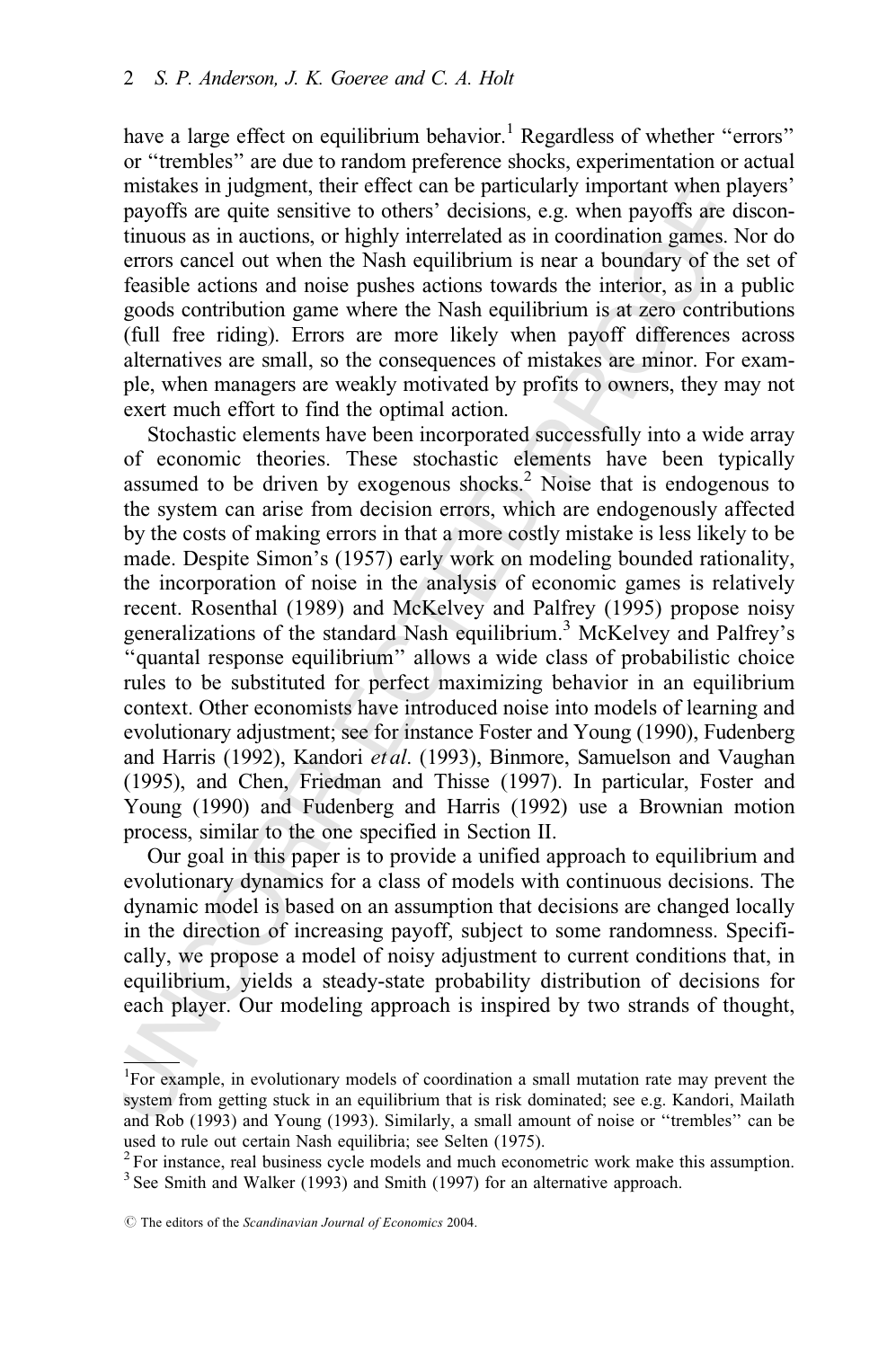directional adaptive behavior and randomness, both of which are grounded in early writings on bounded rationality.

Selten and Buchta's (1998) ''learning direction theory'' postulates that players are more likely to shift decisions in the direction of a best response to recent conditions. They show that such behavior was observed in an experimental trial of a first-price auction. However, Selten and Buchta (1998) do not expressly model the rate of adaption. One contribution of this paper is to operationalize learning direction theory by specifying an adjustment process. Our model is also linked to the literature on evolutionary game theory in which strategies with higher payoffs become more widely used. Such evolution can be driven by increased survival and fitness arguments with direct biological parallels, as in e.g. Foster and Young (1990), or by more cognitive models in which agents learn to use strategies that have worked better for themselves, as in e.g. Roth and Erev (1995) and Erev and Roth (1998), or in which they imitate successful strategies used by others, as in Vega-Redondo (1997) and Rhode and Stegeman (2001). An alternative to imitation and adaptation has been to assume that agents move in the direction of best responses to others' decisions. This is the approach we take.<sup>4</sup>

Select and Buchta's (1998) "hearing direction theory" posituate<br>signs are more likely to shift decisions in the direction of a best response are more likely to shift decisions in the direction of a best response of the ar In addition to ''survival of the fittest'', biological evolution is driven by mutation of existing types, which is the second element that motivates our work. In the economics literature, evolutionary mutation is often specified as a fixed ''epsilon'' probability of switching to a new decision that is chosen randomly from the entire feasible set; see the discussion in Kandori (1997) and the references therein. Instead of mutation via new types entering a population, we allow existing individuals to make mistakes with the probability of a mistake being inversely related to its severity; see also Blume (1993, 1997), Young (1998) and Hofbauer and Sandholm (2002). The assumption of error-prone behavior can be justified by the apparent noisiness of decisions made in laboratory experiments with financially motivated subjects. To combine the two strands of thought, we analyze a model of noisy adjustment in the direction of higher payoffs. The payoff component is more important when the payoff gradient is steep, while the noise component is more important when the payoff gradient is relatively flat. The main intuition behind this approach can be illustrated in the simple case of only two decisions, 1 and 2, with associated payoffs  $\pi_1$  and  $\pi_2$ , where the probability

<sup>&</sup>lt;sup>4</sup> Models of imitation and reinforcement-learning are probably more likely to yield good predictions in noisy, complex situations where players do not have a clear understanding of how payoffs are determined, but rather can see clearly their own and others' payoffs and decisions. Best-response and more forward-looking behavior may be more likely in situations where the nature of the payoff functions is clearly understood. For example, in a Bertrand game in which the lowest-priced firm makes all sales, it is implausible that firms would be content merely to copy the most successful (low) price.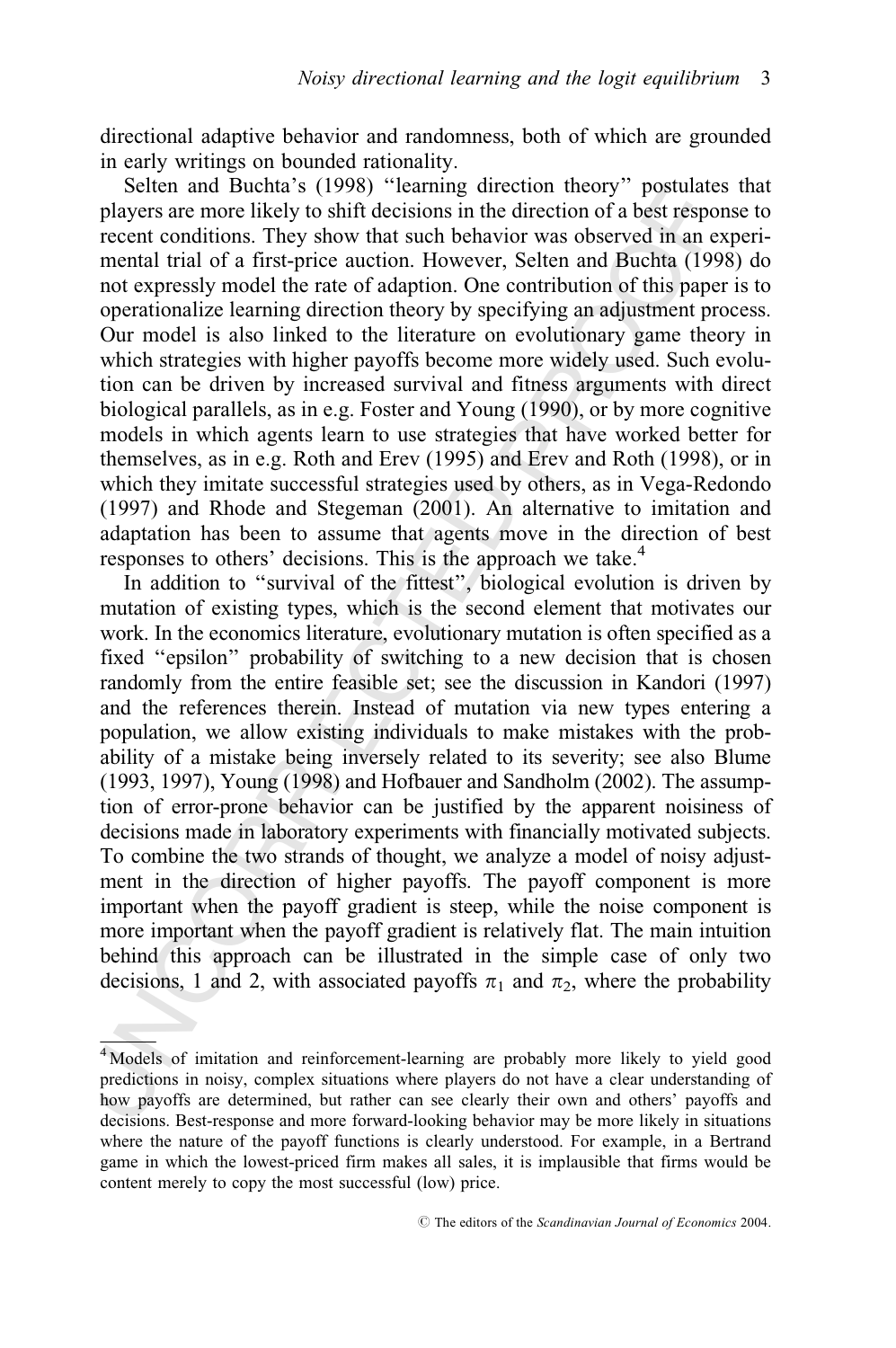of switching from 1 to 2 is increasing in the payoff difference,  $\pi_2 - \pi_1$ . An approach based on payoff differences (or gradients in the continuous case) has the property that adding a constant to all payoffs has no effect, while scaling up the payoffs increases the speed at which decisions migrate toward highpayoff decisions. The belief that ''noise'' is reduced when payoffs are scaled up is supported by some laboratory experiments, e.g. the reduction in the rate of ''irrational rejections'' of low offers in ultimatum games as the amount of money being divided rises from \$20 to \$400; see List and Cherry (2000).

The next step in the analysis is to translate this noisy directional adjustment into an operational description of the dynamics of strategic choice. For this step, we use a classic result from theoretical physics, namely the Fokker–Planck equation that describes the evolution of a macroscopic system that is subject to microscopic fluctuations (e.g. the dispersion of heat in some medium). The state of the system in our model is a vector of the individual players' probability distributions over possible decisions. The Fokker–Planck equation shows how the details of the noisy directional adjustment rule determine the evolution of this vector of probability distributions. These equations thus describe behavioral adjustment in a stochastic game, in which the relative importance of stochastic elements is endogenously determined by payoff derivatives.

the property that adding a constant to all payoris has no effect, while the payoffs increases the speed at which decisions migrate toward payoff decisions. The belief that "noise" is reduced when payoffs are apply is supp The prime interest in the dynamical system concerns its stability and steady state (a vector of players' decision distributions that does not change over time). The adjustment rule is particularly interesting in that it yields a steady state in which the distributions that determine expected payoffs are those that are generated by applying a logit probabilistic choice rule to these expected payoffs. Our approach derives this *logit equilibrium*, as in McKelvey and Palfrey (1995), from a completely different perspective than its usual roots. We prove stability of the adjustment rule for an important class of games, i.e. ''potential games'' for which the Nash equilibrium can be found by maximizing some function of all players' decisions. In particular, the Liapunov function that is maximized in the steady state of our model is the expected value of the potential function plus the standard measure of entropy in the system, weighted by an error parameter.

The dynamic model and its steady state are presented in Section II. Section III contains an analysis of global stability for an interesting class of games, i.e., potential games, which include public goods, oligopoly and two-person matrix games. Section IV concludes.

### II. Evolution and Equilibrium with Stochastic Errors

We specify a stochastic model in continuous time to describe the interaction of a finite number of players. In our model, players tend to move towards decisions with higher expected payoffs, but such movements are subject to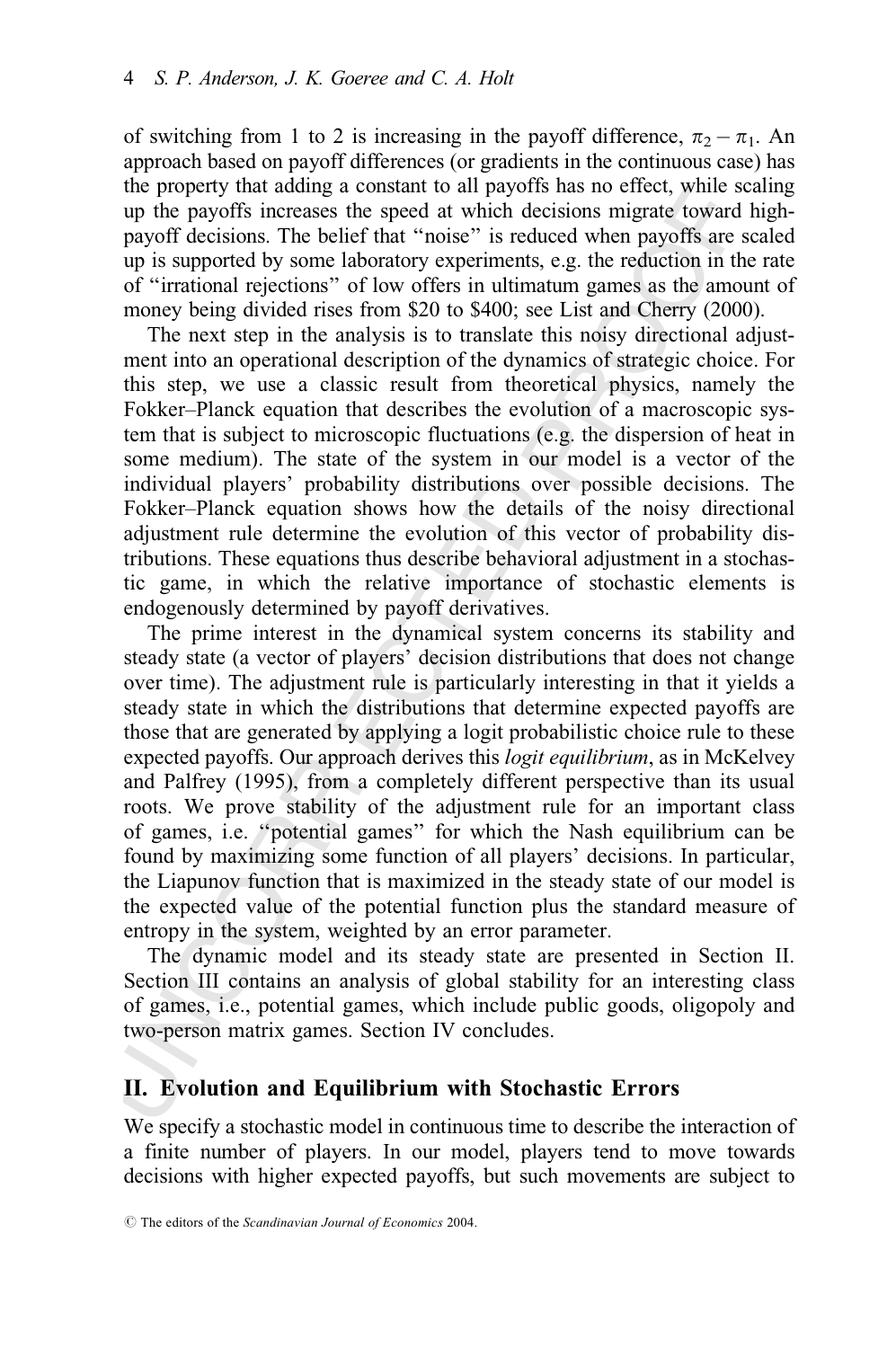a Inxel point at which the distributions that determine expected payoffs. This stochastic equilibrium reflects bounded rationality in that the operator<br>oncerged to distributions of decisions that are based on those expect random shocks. At any point in time, the state of the system is characterized by probability distributions of players' decisions. The steady-state equilibrium is a fixed point at which the distributions that determine expected payoffs have converged to distributions of decisions that are based on those expected payoffs. This stochastic equilibrium reflects bounded rationality in that the optimal decision is not always selected, although decisions with higher payoffs are more likely to be chosen. The degree of imperfection in rationality is parameterized in a manner that yields the standard Nash equilibrium as a limiting case. The specific evolutionary process we consider shows an intuitive relationship between the nature of the adjustment and the probabilistic choice structure used in the equilibrium. In particular, with adjustments that are proportional to marginal payoffs plus normal noise, the steady state has a logit structure.

There are  $n \geq 2$  players that make decisions in continuous time. At time t, player  $i = 1, ..., n$  selects an action  $x_i(t) \in (x_L, x_H)$ . Since actions will be subject to random shocks, behavior will be characterized by probability distributions. Let  $F_i(x, t)$  be the probability that player *i* chooses an action less than or equal to x at time t. Similarly, let the vector of the  $n - 1$  other players' decisions and probability distributions be denoted by  $x_{-i}(t)$  and  $F_{-i}(x_{-i}, t)$ , respectively. The instantaneous expected payoff for player  $i$  at time  $t$  depends on the action taken and on the distributions of others' decisions:

$$
\pi^{e_i}(x_i(t),t) = \int \pi_i(x_i(t),x_{-i}) dF_{-i}(x_{-i},t), \quad i = 1,\ldots,n.
$$
 (1)

We assume that payoffs, and hence expected payoffs, are bounded from above. In addition, we assume that expected payoffs are differentiable in  $x_i(t)$ when the distribution functions are. The latter condition is ensured when the payoffs  $\pi_i(x_i, x_{-i})$  are continuous.<sup>5</sup>

In a standard evolutionary model with replicator dynamics, the assumption is that strategies that do better than the population average against the distribution of decisions become more frequent in the population. The idea behind such a ''population game'' is that the usefulness of a strategy is evaluated in terms of how it performs against a distribution of strategies in the population of other players. We use the population game paradigm in a similar manner by assuming that the attractiveness of a pure strategy is based on its expected payoff given the distribution of others' decisions in the

 $<sup>5</sup>$  Continuity of the payoffs is sufficient but not necessary. For instance, in a first-price auction</sup> with prize value V, payoffs are discontinuous, but expected payoffs,  $(V - x_i)\pi_{i \neq i}F_j(x_i)$ , are twice differentiable when the  $F_i$  are twice differentiable. More generally, the expected payoff function will be twice differentiable even when the payoffs  $\pi_i(x_i, x_{-i})$  are only piece-wise continuous.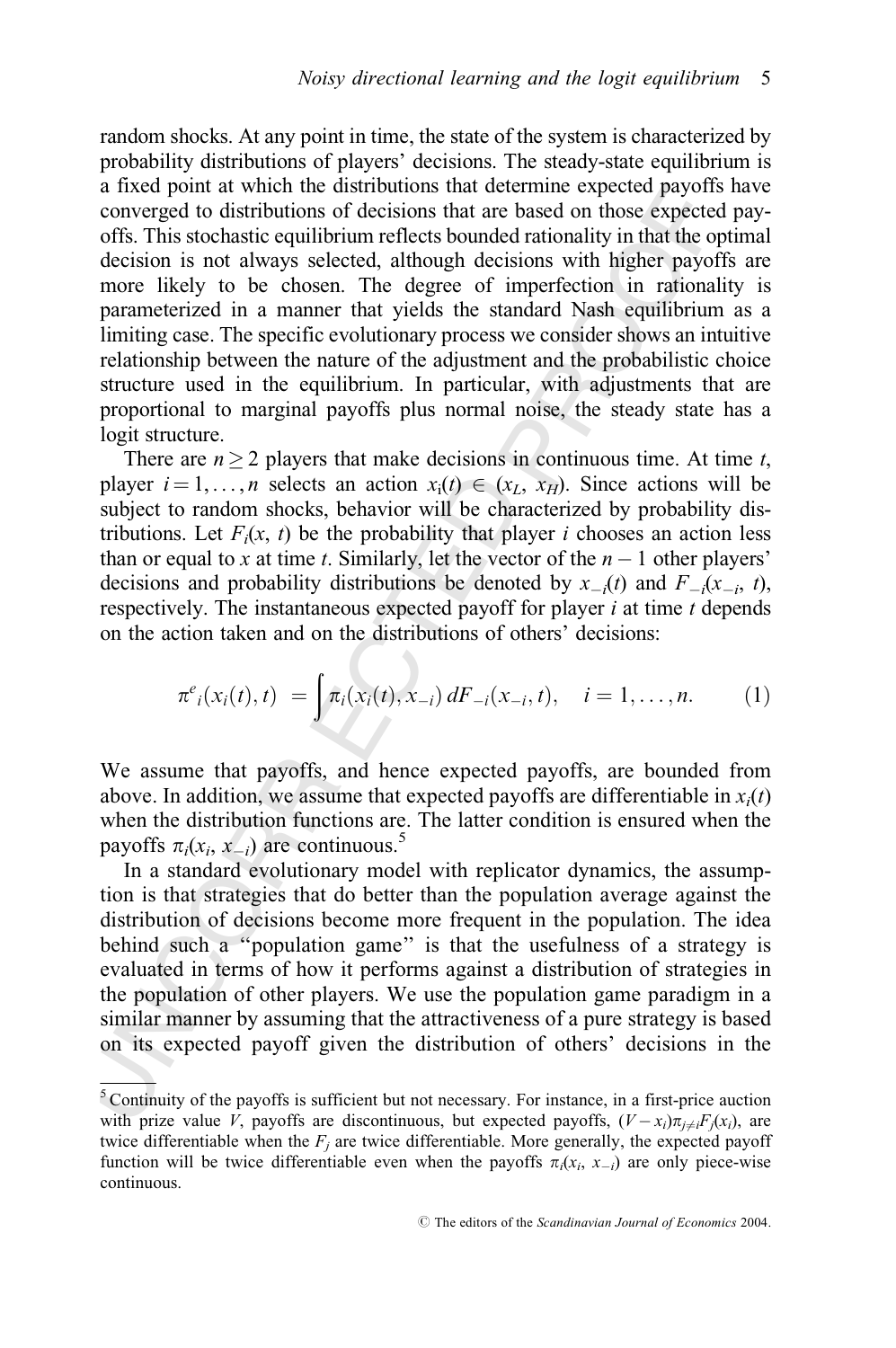population. To capture the idea of local adjustment to better outcomes, we assume that players move in the direction of increasing expected payoff, with the rate at which players change increasing in the marginal benefit of making that change.<sup>6</sup> This marginal benefit is denoted by  $\pi_i^{e'}(x_i(t), t)$ , where the prime denotes the partial derivative with respect to  $x_i(t)$ . However, individuals may make mistakes in the calculation of expected payoff, or they may be influenced by non-payoff factors. Therefore, we assume that the directional adjustments are subject to error, which we model as an additive disturbance,  $w_i(t)$ , weighted by a variance parameter  $\sigma_i$ .<sup>7</sup>

$$
dx_i(t) = \pi_i^{e'}(x_i(t), t)dt + \sigma_i dw_i(t), \quad i = 1, \ldots, n.
$$
 (2)

Here  $w_i(t)$  is a standard Wiener (or white noise) process that is assumed to be independent across players and time. Essentially,  $dx_i/dt$  equals the slope of the individual's expected payoff function plus a normal error with zero mean and unit variance.

The deterministic part of the local adjustment rule (2) indicates a ''weak'' form of feedback in the sense that players react to the distributions of others' actions (through the expected payoff function), rather than to the actions themselves. This formulation is motivated by laboratory experiments that use a random matching protocol. Random matching causes players' observations of others' actions to keep changing even when behavior has stabilized. When players gain experience they will take this random matching effect into account and react to the ''average observed decision'' or the distribution of decisions rather than to the decision of their latest opponent.

with the rate at which players change increasing in the mean and benefit is denoted by  $\pi_i^{\alpha}(x_i(t),t)$ , the prime denotes the partial derivative with respect to  $x_i(t)$ . However, the prime denotes the partial derivative wi The stochastic part of the local adjustment rule in (2) captures the idea that such adaptation is imperfect and that decisions are subject to error. It is motivated by observed noise in laboratory data where adjustments are often unpredictable, and subjects sometimes experiment with alternative decisions. In particular, ''errors'' or ''trembles'' may occur because current conditions are not known precisely, expected payoffs are only estimated, or decisions are affected by factors beyond the scope of current expected payoffs, e.g. emotions like curiosity, boredom, inertia or desire to change. The random shocks in (2) capture the idea that players may use heuristics or ''rules of thumb'' to respond to current payoff conditions. We assume that these responses are, on average, proportional to the correct expected payoff gradients, but that calculation errors, extraneous factors and imperfect

<sup>6</sup> Friedman and Yellin (1997) show that when adjustment costs are quadratic in the speed of adjustment, it is optimal for players to alter their actions partially and in proportion to the gradient of expected payoff.

See Basov (2001) for a multi-dimensional generalization of (2) and a careful discussion of the boundary conditions needed to ensure that no probability mass escapes  $(x_L, x_H)$ .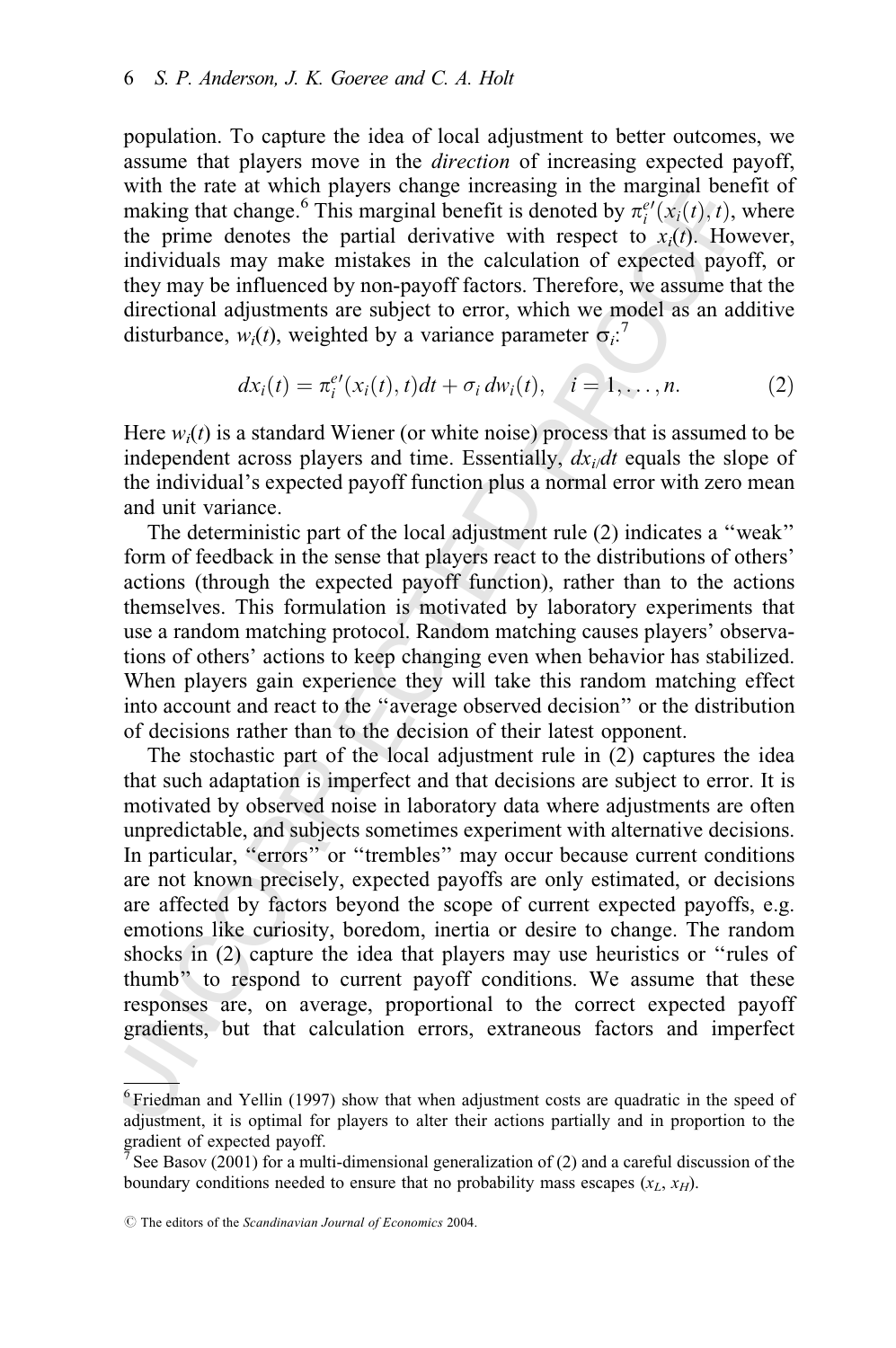information require that a stochastic term be appended to the deterministic part of (2). Taken together, the two terms in (2) simply imply that a change in the direction of increasing expected payoff is more likely, and that the magnitude of the change is positively correlated with the expected payoff gradient.

The adjustment rule (2) translates into a differential equation for the distribution function of decisions,  $F_i(x, t)$ . This equation will depend on the density  $f_i(x, t)$  corresponding to  $F_i(x, t)$ , and on the slope,  $\pi_i^{e'}(x, t)$ , of the expected payoff function. It is a well-known result from theoretical physics that the stochastic adjustment rule (2) yields the Fokker–Planck equation for the distribution function.<sup>8</sup>

**Proposition 1.** The noisy directional adjustment process (2) yields the Fokker–Planck equation for the evolution of the distributions of decisions:

$$
\frac{\partial F_i(x,t)}{\partial t} = -\pi_i^{e'}(x,t)f_i(x,t) + \nu_i f_i'(x,t), \quad i = 1,\ldots,n,
$$
 (3)

where  $\nu_i = \sigma_i^2/2$ .

direction of increasing expected payoff is more likely, and that the magnetical<br>motion of the change is positively correlated with the expected payoff gradient.<br>The adjustment rule (2) translates into a differential equat Binmore et al. (1995) use the Fokker–Planck equation to model the evolution of choice probabilities in  $2 \times 2$  matrix games. Instead of using the expectedpayoff derivative as we do in (2), they use a non-linear genetic-drift function. Friedman and Yellin (1997) consider a one-population model in which all players get the same payoff from a given vector of actions, which they call "games of common interest". (This is a subset of the class of potential games discussed in the next section.) They start out with the assumption that the distribution evolves according to (3), but without the error term (i.e.,  $v_i = 0$ ). This deterministic version of Fokker–Planck is used to show that behavior converges to a (local) Nash equilibrium in such games.

A derivation of the Fokker–Planck equation is shown in the Appendix. Existence of a (twice differentiable) solution to the Fokker–Planck equation is demonstrated in most textbooks on stochastic processes; see e.g. Smoller (1994) and Gihman and Skohorod (1972). Notice that there is a separate equation for each player  $i = 1, \ldots, n$ , and that the individual Fokker–Planck equations are interdependent only through the expected payoff functions. In contrast, replacing the expected payoff in (2) by the instantaneous payoff,  $\pi(x_1(t), \ldots, x_n(t))$ , results in a *single* Fokker–Planck equation

<sup>8</sup> This result has been derived independently by a number of physicists, including Einstein (1905), and the mathematician Kolmogorov (1931). The first term on the RHS of (3) is known as a drift term, and the second term is a diffusion term. The standard example of pure diffusion without drift is a small particle in a suspension of water; in the absence of external forces the particle's motion is completely determined by random collisions with water molecules (Brownian motion). A drift term is introduced, for instance, when the particle is charged and influenced by an electric field.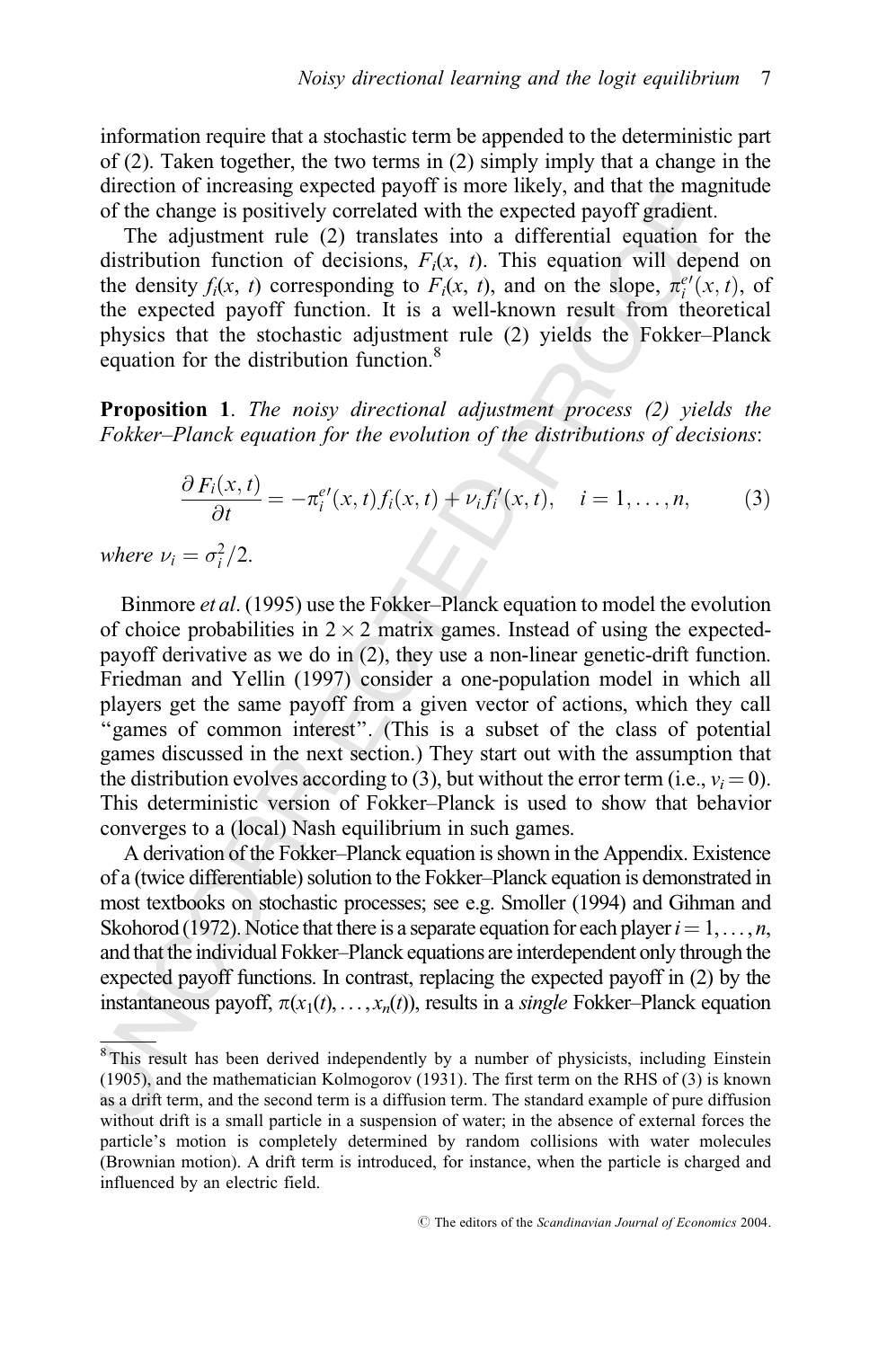that describes the evolution of the joint density of  $x_1(t), \ldots, x_n(t)$ . This formulation might be relevant when the same players repeatedly interact as in experiments with a fixed-matching protocol. Most experiments, however, employ a random-matching protocol in which case the population-game approach discussed here is more natural.

*Jived*-mathing protocol. Most experiments, however, employ a random-man<br>noccol in which case the population-game approach discussed here is more in<br>The Fokker-Planck equation (3) has a very intuitive economic inter<br>into The Fokker–Planck equation (3) has a very intuitive economic interpretation. First, players' decisions tend to move in the direction of greater payoff, and a larger payoff derivative induces faster movement. In particular, when payoff is increasing at some point  $x$ , lower decisions become less likely, decreasing  $F_i(x, t)$ . The rate at which probability mass crosses over at x depends on the density at x, which explains the  $-\pi_i^{e'}(x,t)f_i(x,t)$  term on the RHS of (3). The second term,  $v_i f'_i$ , reflects aggregate noise in the system (due to intrinsic errors in decision-making), which causes the density to "flatten out". Locally, if the density has a positive slope at  $x$ , then flattening moves mass toward lower values of x, increasing  $F_i(x, t)$ , and vice versa, as indicated by the second term on the RHS of equation (3).

Since  $v_i = \sigma_i^2/2$ , the variance coefficient  $v_i$  in (3) determines the importance of errors relative to payoff-seeking behavior for individual i. First consider the limiting case  $v_i = 0$ . If behavior in (3) converges, it must be the case that  $\pi_i^{e'}(x) f_i(x) = 0$ , which is the necessary condition for an interior Nash equilibrium: either the necessary condition for payoff maximization is satisfied at x, or else the density of decisions is zero at x. As  $v_i$  goes to infinity in (3), the noise effect dominates and the Fokker–Planck equation tends to  $\partial F_i$  $\partial t = v_i \partial^2 F_i / \partial x^2$ , which is equivalent to the "heat equation" that describes how heat spreads out uniformly in some medium.<sup>9</sup> In this limit, the steady state of (3) is a uniform density with  $f_i' = 0$ .

In a steady state of the process in (3), the RHS is identically zero, which yields the equilibrium conditions:

$$
f'_{i}(x) = \pi_{i}^{e'}(x) f_{i}(x) / \nu_{i}, \quad i = 1, ..., n,
$$
 (4)

where the  $t$  arguments have been dropped since these equations pertain to a steady state. These equations can be simplified by dividing both sides by  $f_i(x)$  and integrating, to obtain:

$$
f_i(x) = \frac{\exp(\pi_i^e(x)/\nu_i)}{\int_{x_L}^f \exp(\pi_i^e(s)/\nu_i) ds}, \quad i = 1, \dots, n,
$$
 (5)

where the integral in the denominator is a constant, independent of  $x$ , which ensures that the density integrates to one.

<sup>&</sup>lt;sup>9</sup> The heat equation  $\partial f_i/\partial t = v_i \partial^2 f_i/\partial x^2$  follows by differentiating both sides with respect to x.

 $\circ$  The editors of the Scandinavian Journal of Economics 2004.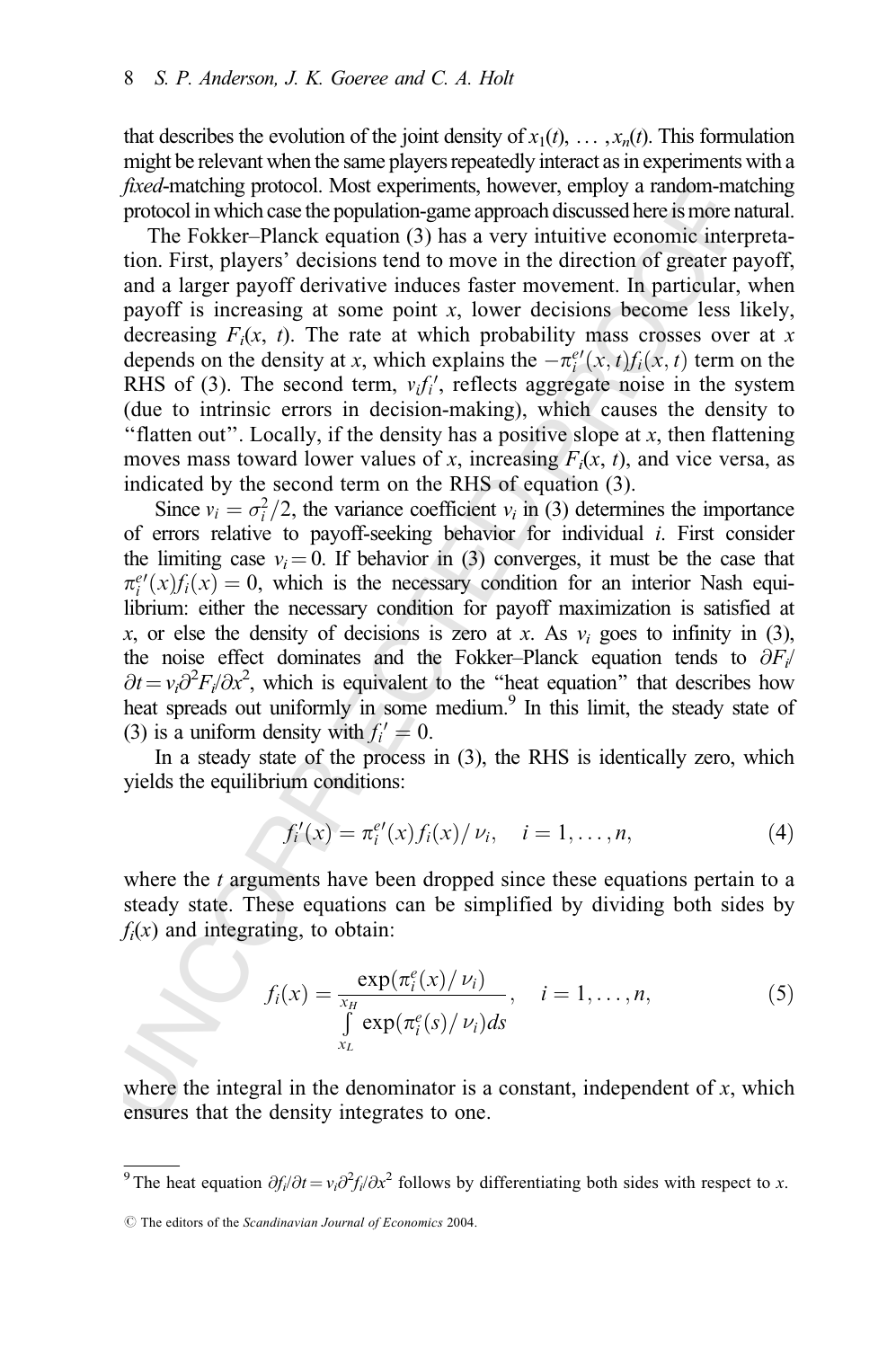The formula in (5) is a continuous analogue to the logit probabilistic choice rule. Since the expected payoffs on the RHS depend on the distributions of the other players' actions (see (1)), the equations in (5) are not explicit solutions. Instead, these equations constitute equilibrium conditions for the steady-state distribution: the probability distributions that determine expected payoffs must match the choice distributions determined by the logit formula in (5). In the steady-state equilibrium these conditions are simultaneously satisfied. The steady-state equilibrium is a continuous version of the quantal response equilibrium proposed by McKelvey and Palfrey  $(1995)$ .<sup>10</sup> Thus we generate a logit equilibrium as a steady-state from a more primitive formulation of noisy directional learning, instead of imposing the logit form as a model of decision error. To summarize:

**Proposition 2.** When players adjust their actions in the direction of higher payoff, but are subject to normal error as in (2), then any steady state of the Fokker–Planck equation (3) constitutes a logit equilibrium as defined by (5).

This derivation of the logit model is very different from the usual derivations. Luce (1959) uses an axiomatic approach to tie down the form of choice probabilities.<sup>11</sup> In econometrics, the logit model is typically derived from a ''random-utility'' approach.12 Both of these derivations are static in

<sup>&</sup>lt;sup>10</sup>Rosenthal (1989) proposed a similar equilibrium with endogenously determined distributions of decisions, although he used a linear probabilistic choice rule instead of the logit rule. McKelvey and Palfrey (1995) consider a more general class of probabilistic choice rules, which includes the logit formula as a special case. Our model with continuous decisions is similar to the approach taken in Lopez (1995).

 $11$  Luce (1959) postulated that decisions satisfy a "choice axiom", which implies that the ratio of the choice probabilities for two decisions is independent of the overall choice set containing those two choices (the independence of irrelevant alternatives property). In that case, he shows that there exist "scale values"  $u_i$  such that the probability of choosing decision *i* is  $u_i/\Sigma_j u_j$ . The logit model follows when  $u_i = \exp(\pi_i/v)$ .

tons of the other players actions (see (1)), the equations in (5) at equations in (5) and the other players actions in contribution of the steady-state distribution: the probability distributions faat dete expected payoff  $12$ <sup>12</sup>This footnote presents the random-utility derivation of the logit choice rule for a finite number of decisions. Suppose there are m decisions, with expected payoffs  $u_1, \ldots, u_m$ . probabilistic discrete choice model stipulates that a person chooses decision  $k$  if:  $u_k + \varepsilon_k > u_i + \varepsilon_i$ , for all  $i \neq k$ , where the  $\varepsilon_i$  are random variables. The errors allow the possibility that the decision with the highest payoff will not be selected, and the probability of such a mistake depends on both the magnitude of the difference in the expected payoffs and on the ''spread'' in the error distribution. The logit model results from the assumption that the errors are i.i.d. and double-exponentially distributed. The probability of choosing decision  $k$  is then  $exp(u_k/v)/\sum_i exp(u_i/v)$ , where v is proportional to the standard deviation of the error distribution. There are two alternative interpretations of the  $\varepsilon_i$  errors: they can either represent mistakes in the calculation or perception of expected payoffs, or they can represent unobservable preference shocks. These two interpretations are formally equivalent, although one embodies bounded rationality and the other implies rational behavior with respect to unobserved preferences. See Anderson, de Palma and Thisse (1992, Ch. 2) for further discussion and other derivations of the logit model.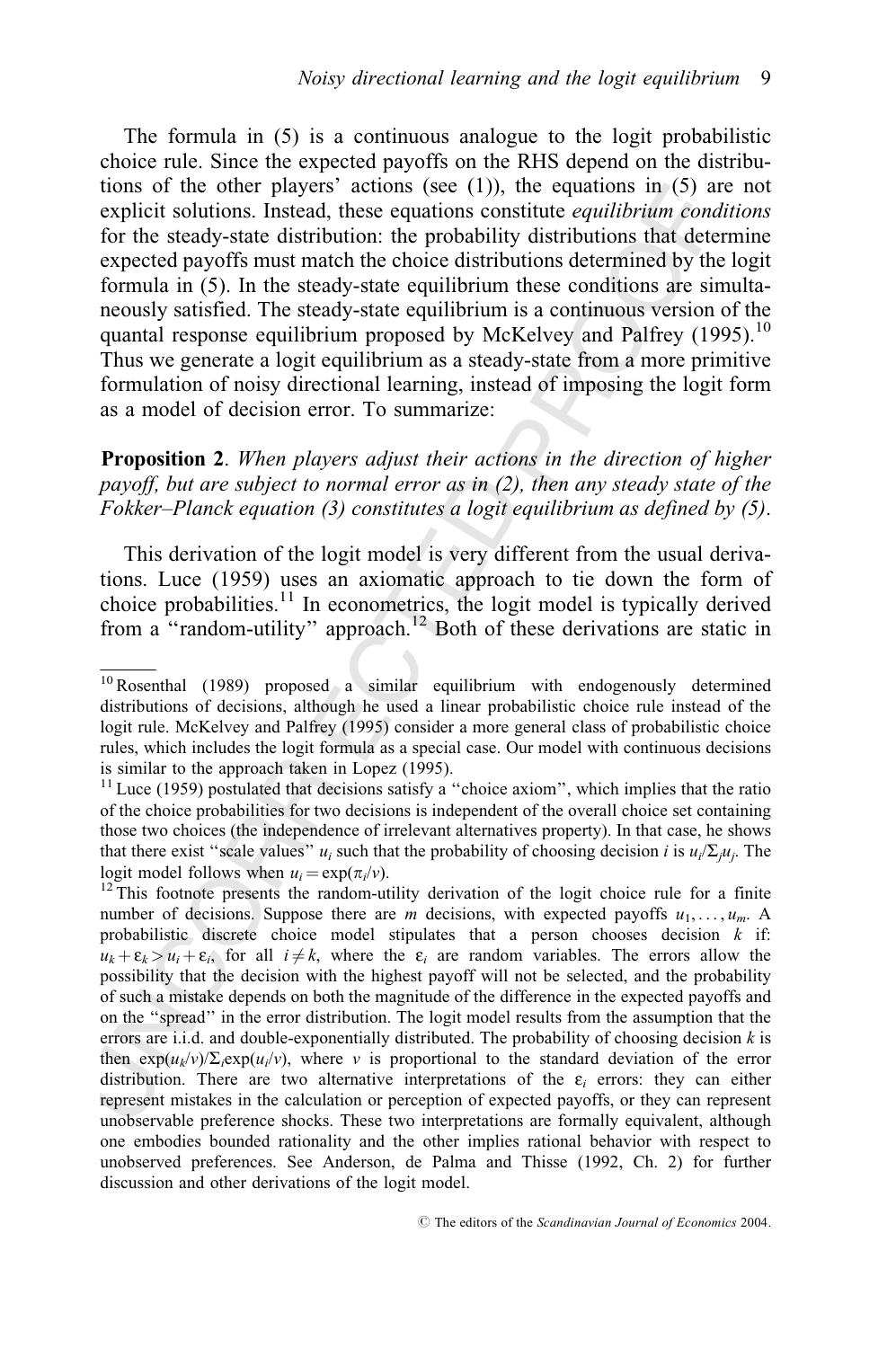nature. Here the logit model results from the behavioral assumption of directional adjustment with normal error.

Some properties of the equilibrium distributions can be determined<br>of the structure of (4) or (5), independent of the specific game being c<br>erd. Equation (5) specifies the choice density to be proportional<br>are more likely Some properties of the equilibrium distributions can be determined from the structure of (4) or (5), independent of the specific game being considered. Equation (5) specifies the choice density to be proportional to an exponential function of expected payoff, so that actions with higher payoffs are more likely to be chosen, and the local maxima and minima of the equilibrium density will correspond to local maxima and minima of the expected payoff function. The error parameter determines how sensitive the density is to variations in expected payoffs. As the error parameter goes to infinity, the slope of the density in (4) goes to zero, and so the density in (5) becomes uniform, i.e., totally random and unaffected by payoff considerations. Conversely, as the error parameter becomes small, the density in (5) will place more and more mass on decisions with high expected payoffs. In the literature on stochastic evolution, it is common to proceed directly to the limiting case as the amount of noise goes to zero.<sup>13</sup> This limit is not our primary interest, for two reasons. First, econometric analysis of data from laboratory experiments yields error parameter estimates that are significantly different from zero, which is the null hypothesis corresponding to a Nash equilibrium. Second, the limiting case of perfect rationality is generally a Nash equilibrium, and our theoretical analysis was originally motivated as an attempt to explain data patterns that are consistent with economic intuition but which are not predicted by a Nash equilibrium. As we have shown elsewhere, the (static) logit model (5) yields comparative static results that conform with both economic intuition and data patterns from laboratory experiments, but are not predicted by the standard Nash equilibrium; see Anderson, Goeree and Holt (1998a, b, 2001) and Capra, Goeree, Gomez and Holt (1999). The dynamic adjustment model presented here gives a theoretical justification for using the logit equilibrium to describe decisions when behavior has stabilized, e.g. in the final periods of laboratory experiments.

To summarize the main result of this section, the steady-state distributions of decisions that follow from the adjustment rule (2) satisfy the conditions that define a logit equilibrium. Therefore, when the dynamical system described by (3) is stable, the logit equilibrium results in the long run when players adjust their actions in the direction of higher payoff (directional learning), but are subject to error. In the next section, we use Liapunov function methods to prove stability and existence for the class of potential games.

<sup>&</sup>lt;sup>13</sup> One exception is Binmore and Samuelson (1997), who consider an evolutionary model in which the mistakes made by agents (referred to as ''muddlers'') are not negligible. At the aggregate level, however, the effect of noise is washed out when considering the limit of an infinite population.

 $\circ$  The editors of the Scandinavian Journal of Economics 2004.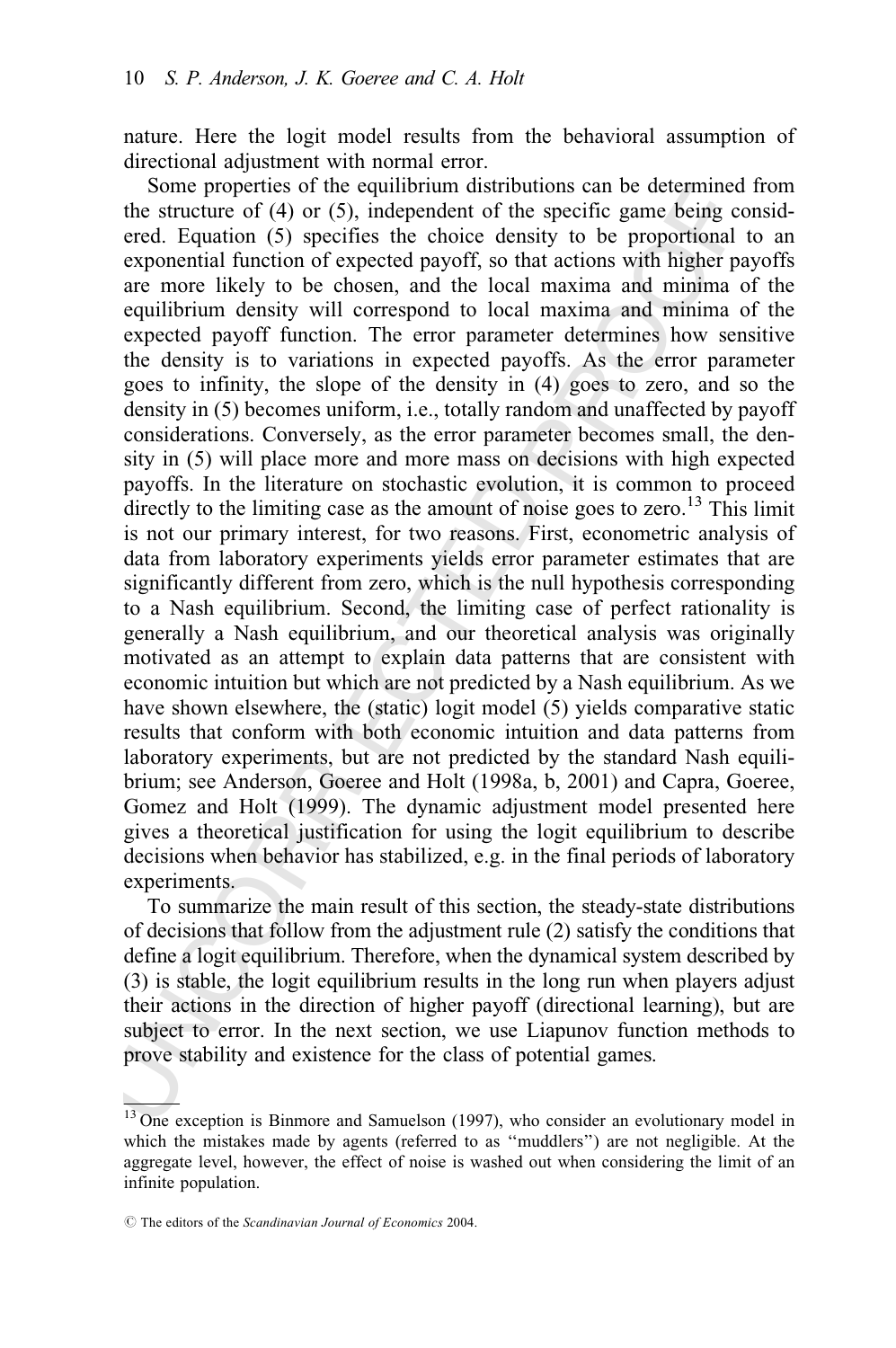#### III. Stability Analysis

So far, we have shown that any steady state of the Fokker–Planck equation (3) is a logit equilibrium. We now consider the dynamics of the system (3) and characterize sufficient conditions for a steady state to be attained in the long run. Specifically, we use Liapunov methods to prove stability for a class of games that includes some widely studied special cases. A Liapunov function is non-decreasing over time and has a zero time derivative only when the system has reached an equilibrium steady state. The system is (locally) stable when such a function exists. $^{14}$ 

So ia, we have solven that any seasy state of the towels-1 thats equilibrium. We now consider the dynamics of the system and characterize sufficient conditions for a steady state to be attained or a state of games that in Although our primary concern is the effect of endogenous noise, it is instructive to begin with the special case in which there is no decision error and all players use pure strategies. Then it is natural to search for a function of all players' decisions that will be maximized (at least locally) in a Nash equilibrium. In particular, consider a function,  $V(x_1,...,x_n)$ , with the property  $\partial V/\partial x_i = \partial \pi/\partial x_i$  for  $i = 1, ..., n$ . When such a function exists, Nash equilibria can be found by maximizing  $V$ . The  $V(\cdot)$  function is called the potential function, and games for which such a function exists are known as potential games; see Monderer and Shapley (1996).<sup>15</sup>

The usefulness of the potential function is not just that it is (locally) maximized at a Nash equilibrium. It also provides a direct tool to prove equilibrium stability under the directional adjustment hypothesis in (2). Indeed, in the absence of noise, the potential function itself is a Liapunov function; see also Slade (1994). This can be expressed as:

$$
\frac{dV}{dt} = \sum_{i=1}^{n} \frac{\partial V}{\partial x_i} \frac{dx_i}{dt} = \sum_{i=1}^{n} \frac{\partial \pi_i}{\partial x_i} \frac{dx_i}{dt} = \sum_{i=1}^{n} (\partial \pi_i / \partial x_i)^2 \ge 0,
$$
(6)

where the final equality follows from the directional adjustment rule (2) with no noise, i.e.,  $\sigma_i = 0^{16}$  Thus the value of the potential function is strictly increasing over time unless all payoff derivatives are zero, which is a necessary condition for an interior Nash equilibrium. The condition that  $dV/dt = 0$  need not generate a Nash equilibrium: the process might come to rest at a local maximum of the potential function that corresponds to a local Nash equilibrium from which large unilateral deviations may still be profitable.

<sup>&</sup>lt;sup>14</sup> See e.g. Kogan and Soravia (2002) for an application of Liapunov function techniques to infinite dimensional dynamical systems.

<sup>&</sup>lt;sup>15</sup> Rosenthal (1973) first used a potential function to prove the existence of a pure-strategy Nash equilibrium in congestion games.

<sup>&</sup>lt;sup>16</sup> This type of deterministic gradient-based adjustment has a long history; see Arrow and Hurwicz (1960).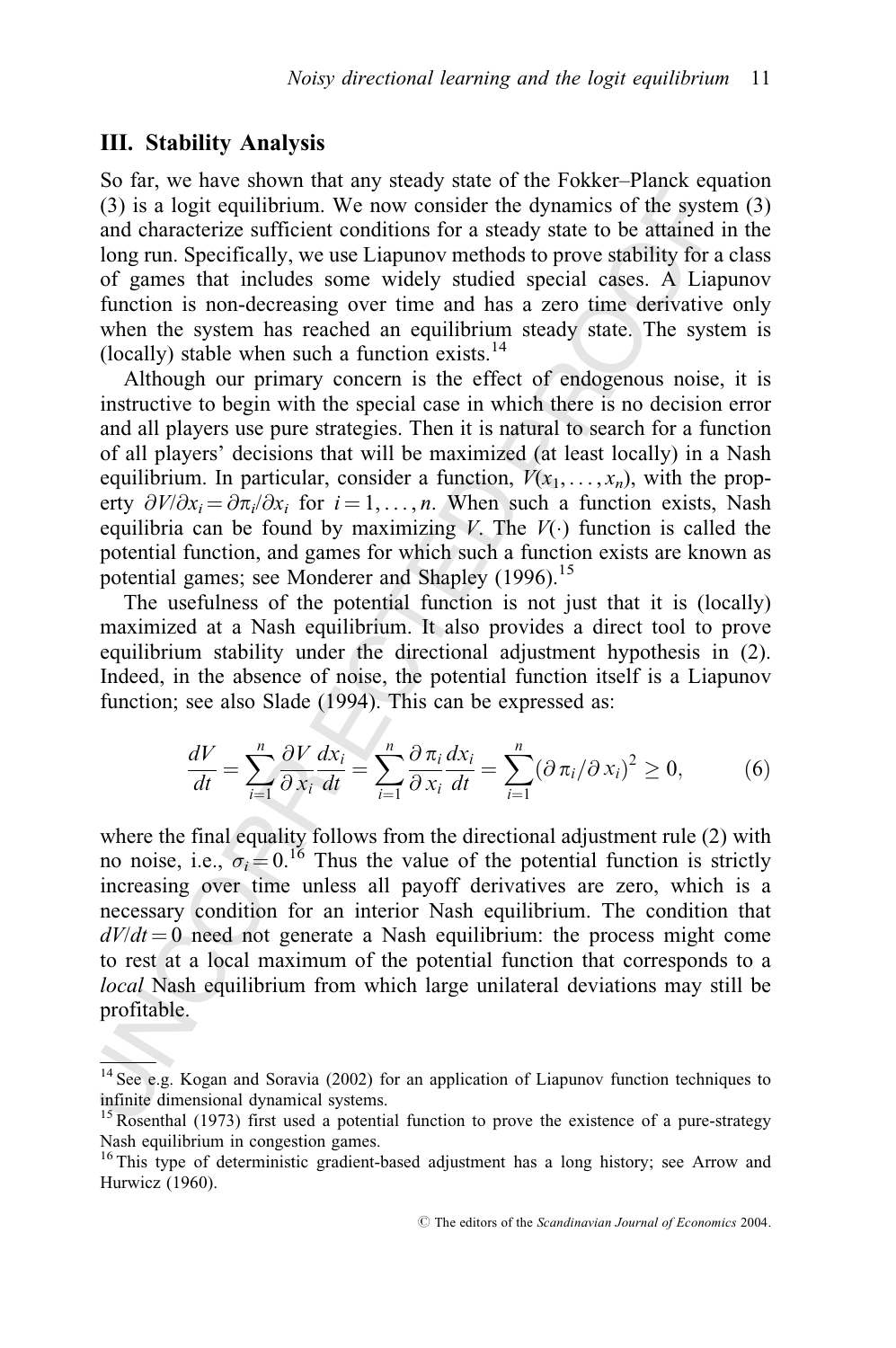Our primary interest concerns noisy decisions, so we work with the expected value of the potential function. It follows from (1) that the partial derivatives of the expected value of the potential function correspond to the partial derivatives of the expected payoff functions:

$$
\pi_i^{e'}(x_i, t) = \frac{\partial}{\partial x_i} \int V(x_i, x_{-i}) dF_{-i}(x_{-i}, t), \quad i = 1, \dots, n. \tag{7}
$$

derivatives of the expected value of the potential intuition correspond<br>partial derivatives of the expected apporfi functions:<br>  $\pi_i^{(r)}(x_i, t) = \frac{\partial}{\partial x_i} \int V(x_i, x_{-i}) dF_{-i}(x_{-i}, t), \quad i = 1, ..., n$ .<br>
Again, the inituitive idea is t Again, the intuitive idea is to use something that is maximized at a logit equilibrium to construct a Liapunov function, i.e., a function whose time derivative is non-negative and only equal to zero at a steady state. When  $v_i>0$  for at least one player *i*, then the steady state is not generally a Nash equilibrium, and the potential function must be augmented to generate an appropriate Liapunov function. Look again at the Fokker–Planck equation (3); the first term on the RHS is zero at an interior maximum of expected payoff, and the  $f_i'(x, t)$  term is zero for a uniform distribution. Therefore, we want to augment the Liapunov function with a term that is maximized by a uniform distribution. Consider the standard measure of noise in a stochastic system, entropy, which is defined as  $-\sum_{i=1}^{n}$ asure of holse in a stochastic system,<br> $\int f_i \log(f_i)$ . It can be shown that this measure is maximized by a uniform distribution, and that entropy is reduced as the distribution becomes more concentrated. The Liapunov function we seek is constructed by adding entropy to the expected value of the potential function:

$$
L = \int_{x_L}^{x_H} \cdots \int_{x_L}^{x_H} V(x_1, \ldots, x_n) f_1(x_1, t) \ldots f_n(x_n, t) dx_1 \ldots dx_n
$$
  

$$
- \sum_{i=1}^n \nu_i \int_{x_L}^{x_H} f_i(x_i, t) \log(f_i(x_i, t)) dx_i.
$$
 (8)

The  $v_i$  parameters determine the relative importance of the entropy terms in (8), which is not surprising given that  $v_i$  is proportional to the variance of the Wiener process in player *i*'s directional adjustment rule (2). Since entropy is maximized by a uniform distribution (i.e., purely random decision-making), it follows that decision distributions that concentrate probability mass on higherpayoff actions will have lower entropy. Therefore, one interpretation of the role of the entropy term in (8) is that, if the  $v_i$  parameters are large, then entropy places a high "cost" of concentrating probability on high-payoff decisions.<sup>1</sup>

<sup>&</sup>lt;sup>17</sup> The connection between entropy and the logit choice probabilities is well established in physics and economics. For example, Anderson et al. (1992) showed that logit demands are generated from a representative consumer with a utility function that has an entropic form.

 $\circ$  The editors of the Scandinavian Journal of Economics 2004.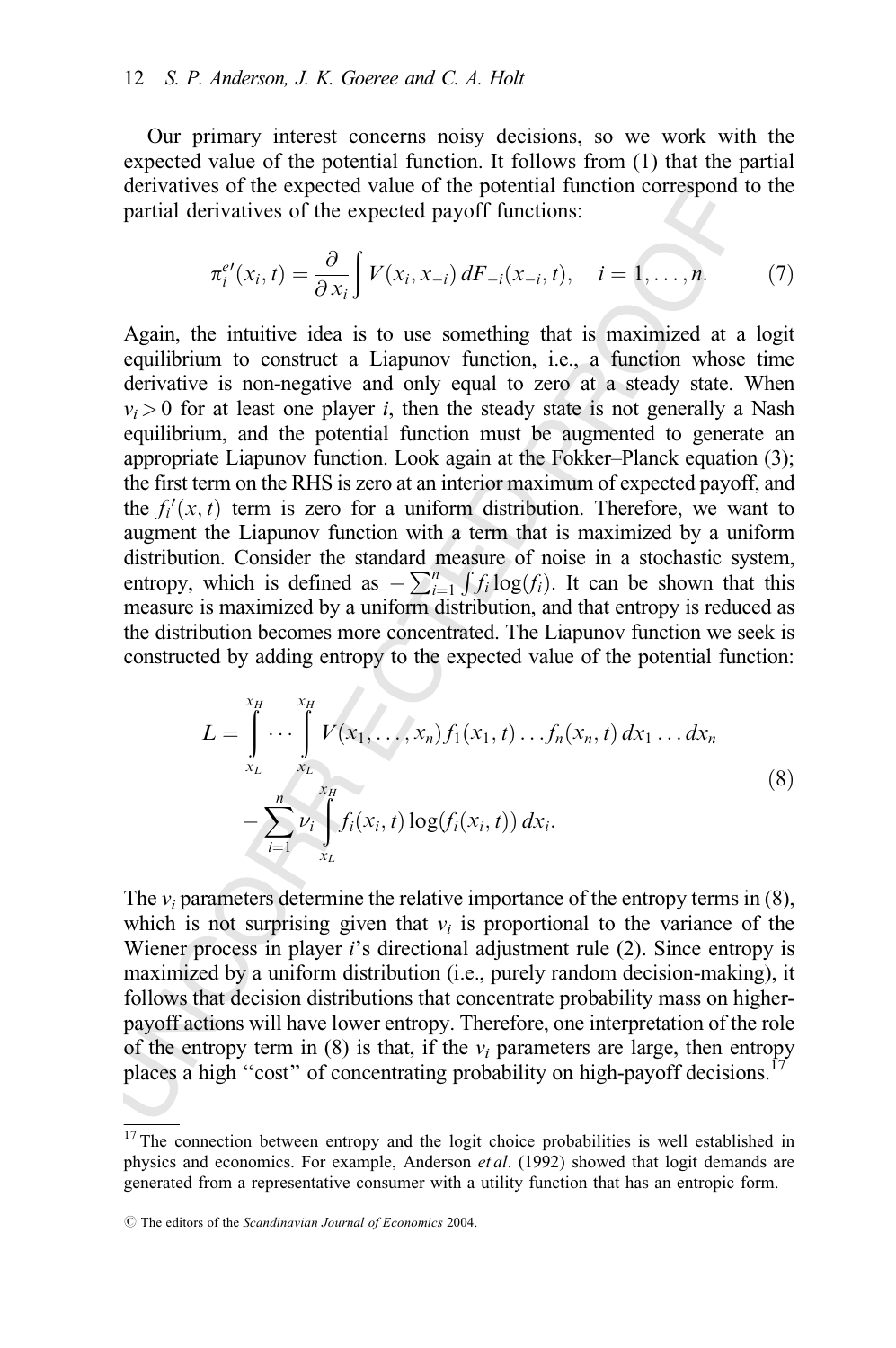We prove that the dynamical system described by (3) converges to a logit equilibrium, by showing that the Liapunov function (8) is non-decreasing over time.<sup>18</sup>

Proposition 3. For the class of potential games, behavior converges to a logit equilibrium when players adjust their actions in the direction of higher payoff, subject to normal error as in (2).

Proof: In the Appendix we show that the Liapunov function is nondecreasing over time; by taking the time derivative of the Liapunov function, partially integrating, and using the Fokker–Planck equation, we can express this time derivative in a form that is analogous to (6)

$$
\frac{dL}{dt} = \sum_{i=1}^{n} \int_{x_L}^{x_H} \frac{\left(\partial F_i(x_i, t)/\partial t\right)^2}{f_i(x_i, t)} dx_i \ge 0.
$$
\n(9)

over time."<br> **Proposition 3.** For the class of potential games, behavior converges<br>
payer equilibrium when players adjust their actions in the direction of h<br>
payerff, subject to normal error as in (2).<br>
Proof: In the App The entropy term in (8) is maximized by the uniform densities  $f_i(x, t) =$  $1/(x_H - x_L)$ ,  $i = 1, ..., n$ . It follows from this observation that the maximum entropy is given by  $log(x_H - x_I) \Sigma_i v_i$ , which is finite. The expected value of the potential function is bounded from above since, by assumption, expected payoffs are. Therefore, the Liapunov function, which is the sum of expected potential and entropy, is bounded from above. Since  $L$  is non-decreasing over time for any potential game, we must have  $dL/dt \rightarrow 0$  as  $t \rightarrow \infty$ , so  $dF/dt \rightarrow 0$  in this limit. By (3) this yields the logit equilibrium conditions in (4). The solutions to these equilibrium conditions are the logit equilibria defined by  $(5)$ . Q.E.D.

When there are multiple logit equilibria, the equilibrium attained under the dynamical process (3) is determined by the initial distributions  $F_i(x, 0)$ . In other words, the dynamical process (3) is not ergodic. This follows because, with multiple equilibria, the Liapunov function  $(8)$  has multiple local maxima and minima, and since the Liapunov function cannot decrease over time any of these extrema are necessarily rest points of the dynamical process.

We now show that (local) maxima of the Liapunov function correspond to (locally) stable logit equilibria; see Anderson et al. (2001) and Hofbauer and 1 Sandholm (2002, 2003).

<sup>&</sup>lt;sup>18</sup> The notion of convergence used here is "weak convergence" or "convergence in distribution": the random variable  $x(t)$  weakly converges to the random variable X if  $\lim_{t\to\infty}$ Prob[x(t)  $\leq x$ ] = Prob[X $\leq x$ ] for all x. Proposition 3 thus implies that the random variable  $x_i(t)$  defined in (2) weakly converges to a random variable that is distributed according to a logit equilibrium distribution, for any starting point  $x_i(0)$ .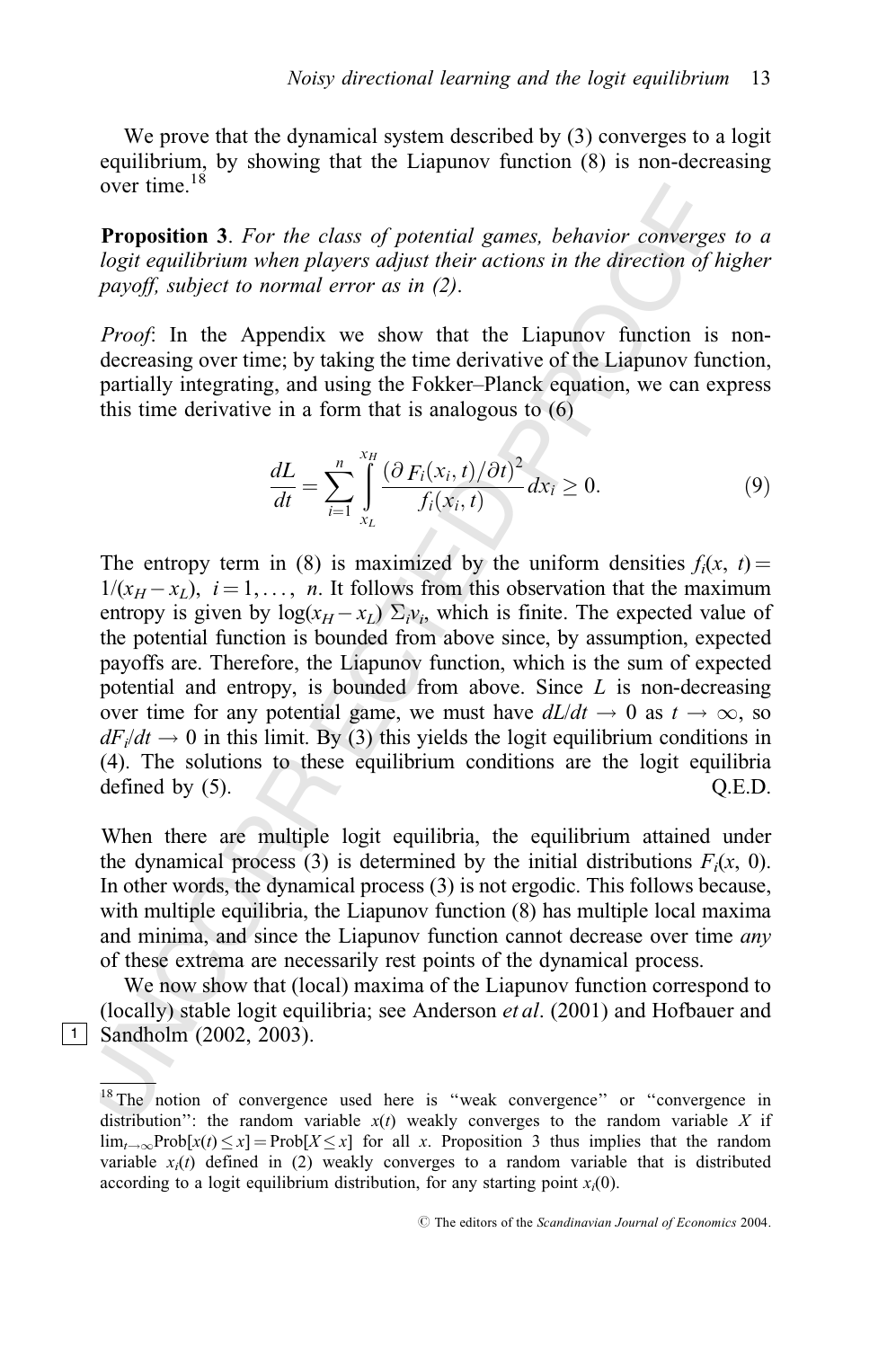**Proposition 4.** A logit equilibrium is locally (asymptotically) stable under the process (3) if and only if it corresponds to a strict local maximum of the Liapunov function in (8). When the logit equilibrium is unique, it is globally stable.

function in (8). When the logit equalibrum is unique, it is globally stable.<br> *Proof:* We first show that strict local maxima of the Liapunov functionally (asymptotically) stable logit equilibrian. Let  $f^*(s)$  denote a ve Proof: We first show that strict local maxima of the Liapunov function are locally (asymptotically) stable logit equilibria. Let  $F^*(x)$  denote a vector of distributions that constitutes a logit equilibrium which corresponds to a strict local maximum of the Liapunov function. Suppose that at  $F^*$  the Liapunov function attains the value  $L^*$ . Furthermore, let U be the set of distributions in the neighborhood of  $F^*$  for which  $L \geq L^* - \varepsilon$ , where  $\varepsilon > 0$  is small. Since  $\varepsilon$ can be made arbitrarily small, we may assume that  $U$  contains no other stationary points of L. Note from  $(9)$  that L is non-decreasing over time, so no trajectory starting in U will ever leave it. Moreover, since  $F^*$  is the only stationary point of  $L$  in  $U$ , Proposition 3 implies that all trajectories starting in  $U$ necessarily converge to  $F^*$  in the limit  $t \to \infty$ , i.e.,  $F^*$  is locally (asymptotically) stable. Hence, strict local maxima of  $L$  are locally stable logit equilibria.

Next, we prove that any locally (asymptotically) stable logit equilibrium,  $F^*$ , is a strict local maximum of L. Since  $F^*$  is locally (asymptotically) stable, there exists a local neighborhood  $U$  of  $F^*$  that is invariant under the process (3), and whose elements converge to  $F^*$ . The Liapunov function is strictly increasing along a trajectory starting from any distribution in U (other than  $F^*$  itself), so L necessarily attains a strict local maximum at  $F^*$ . Finally, when the logit equilibrium is unique, it corresponds to the unique stationary point of L. Proposition 3 holds for any initial distribution, so the logit equilibrium is globally stable.  $Q.E.D.$ 

It follows from (9) that  $dF/dt = 0$  when the Liapunov function is (locally) maximized, which, by (3) and (4), implies that a logit equilibrium is necessarily reached. Recall that, in the absence of noise, a local maximum of the Liapunov function does *not* necessarily correspond to a Nash equilibrium; the system may come to rest at a point where ''large'' unilateral deviations are still profitable; see Friedman and Yellin (1997). In contrast, with noise, local maxima of the Liapunov function always produce a logit equilibrium in which decisions with higher expected payoffs are more likely to be made. In fact, even (local) *minima* of the Liapunov function correspond to such equilibria, although they are unstable steady states of the dynamical system.

Propositions 3 and 4 do not preclude the existence of multiple locally stable equilibria. In such cases, the initial conditions determine which equilibrium will be selected. As shown in the proof of Proposition 4, if the initial distributions are ''close'' to those of a particular logit equilibrium, then that equilibrium will be attained under the dynamic process (3). The  $2 \times 2$  example presented at the end of this section illustrates the possibility of multiple stable equilibria.

 $\circ$  The editors of the Scandinavian Journal of Economics 2004.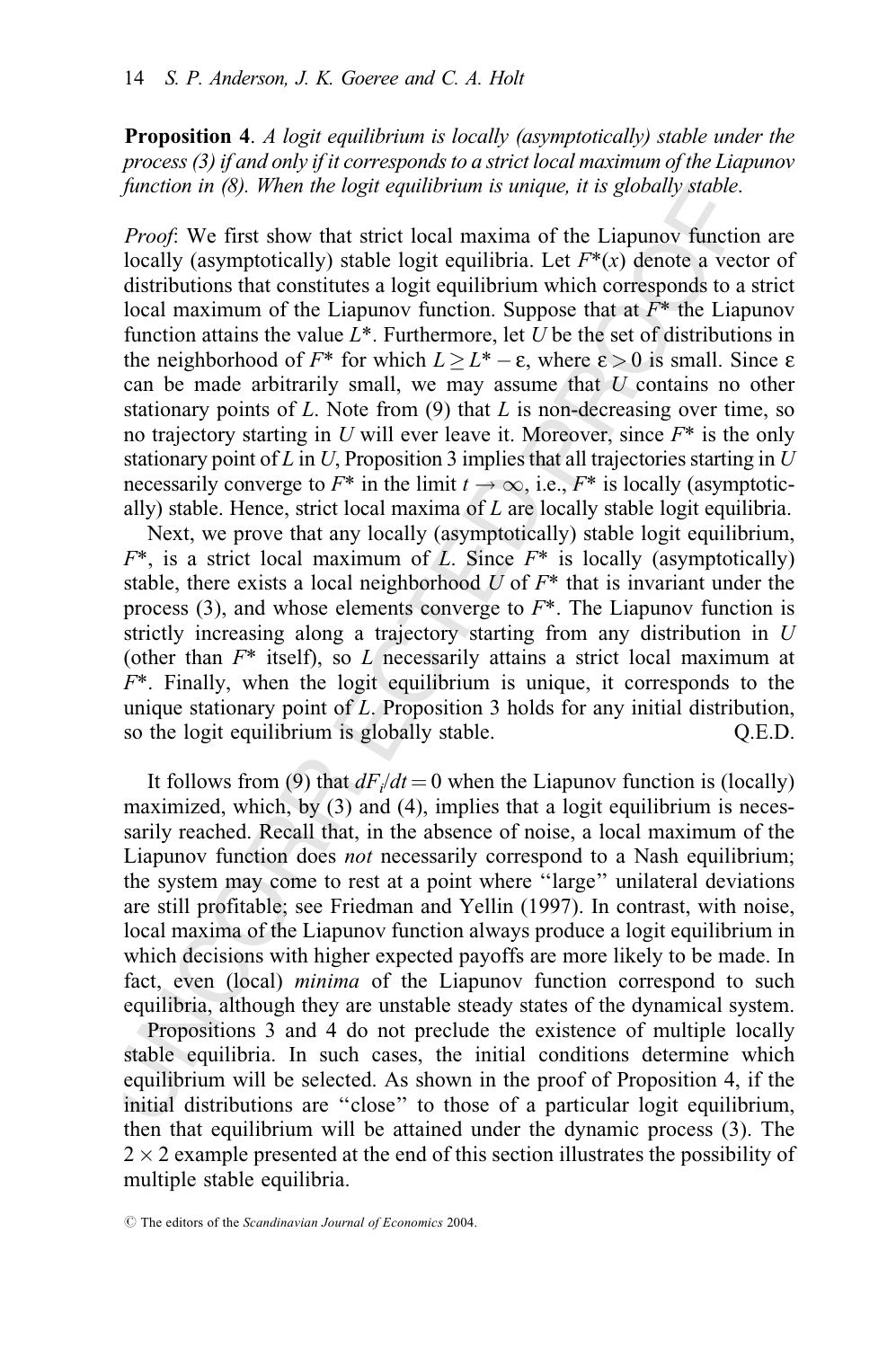be found. A necessary condution for the existence of a potential function<br>btat  $\partial^2 \pi/\partial x \partial x_1 = \partial^2 \pi/\partial x_1 \partial x_2$  for all *i*, *j*, since both sides are equal to  $\partial x_1 \partial x_2$ ,  $\partial x_3 \partial x_3$ , = 0 for all *i*, *j*. Moreover, Since the existence of potential functions is crucial to the results of Proposition 3, we next discuss conditions under which such functions can be found. A necessary condition for the existence of a potential function is that  $\partial^2 \pi_i/\partial x_j \partial x_i = \partial^2 \pi_j/\partial x_i \partial x_j$  for all *i*, *j*, since both sides are equal to  $\partial^2 V$  $\partial x_i \partial x_j$ . Hence, the existence of a potential function requires  $\partial^2 [\pi_i - \pi_j]$ /  $\partial x_i \partial x_i = 0$  for all *i*, *j*. Moreover, these "integrability" conditions are also sufficient to guarantee existence of a potential function. It is straightforward to show that payoffs satisfy the integrability conditions if and only if:  $\pi_i(x_1,\ldots,x_n)=\pi_c(x_1,\ldots,x_n)+\theta_i(x_i)+\varphi_i(x_{-i})$  for  $i=1,\ldots,n$ , where  $\pi_c$ is the same for players, hence it has no  $i$  subscript. To see that this class of payoffs solves the integrability condition, note that the common part,  $\pi_c$ , cancels when taking the difference of  $\pi_i$  and  $\pi_i$ , and the playerspecific parts,  $\theta_i$  and  $\varphi_i$ , vanish upon differentiation. If we define  $V(x_1, \ldots, x_n) = \pi_c(x_1, \ldots, x_n) + \sum_{i=1}^n \theta_i(x_i)$ , we can write the above payoffs  $\pi_i$  as the sum of two components: a common component and a component that only depends on others' decisions

$$
\pi_i(x_1, \ldots, x_n) = V(x_1, \ldots, x_n) + \alpha_i(x_{-i}), i = 1, \ldots, n.
$$
 (10)

where we have defined  $\alpha_i(x_{-i}) = \varphi_i(x_{-i}) - \sum_{j \neq i} h_j(x_j)$ . The common part,  $V$ , has no i subscript, and is the same function for all players, although it is not necessarily symmetric in the  $x_i$ . The individual part,  $\alpha_i(x_{-i})$ , may differ across players. The common part includes benefits or costs that are determined by one's own decision, e.g. effort costs. The  $\alpha_i(x_{-i})$  term in (10) does not affect the Nash equilibrium since it is independent of one's own decision, e.g. others' effort costs or gifts received from others. It follows from this observation that the partial derivative of  $V(x_1,...,x_n)$  with respect to  $x_i$  is the same as the partial derivative of  $\pi_i(x_1,...,x_n)$  with respect to  $x_i$  for  $i = 1, \ldots, n$ , so  $V(\cdot)$  is a potential function for this class of payoffs. Proposition 3 then implies that behavior converges to a logit equilibrium for this class of games.

The payoff structure in (10) covers a number of important games. For instance, consider a linear public goods game in which individuals are given an endowment,  $\omega$ . If an amount  $x_i$  is contributed to a public good, the player earns  $\omega - x_i$  for the part of the endowment that is kept. In addition, every player receives a constant (positive) fraction m of the total amount contributed to the public good. Therefore, the payoff to player *i* is:  $\pi_i = \omega$  $-x_i + mX$ , where X is the sum of all contributions including those of player *i*. The potential for this game is:  $V(x) = \omega + mX - \Sigma_i x_i$ , and  $\alpha_i(x_{-i}) = \Sigma_{i \neq i} x_i$ . Another example is the minimum-effort coordination game, as in e.g. Bryant (1983), for which:  $\pi_i = \min_{j=1...N} \{x_j\} - cx_i$ , where effort costs  $c \in [0, 1]$ . Here,  $V(x) = \min_{i=1,\ldots,N} \{x_i\} - \sum_i cx_i$  (see also Section IV). In both of these applications the common part represents a symmetric production function,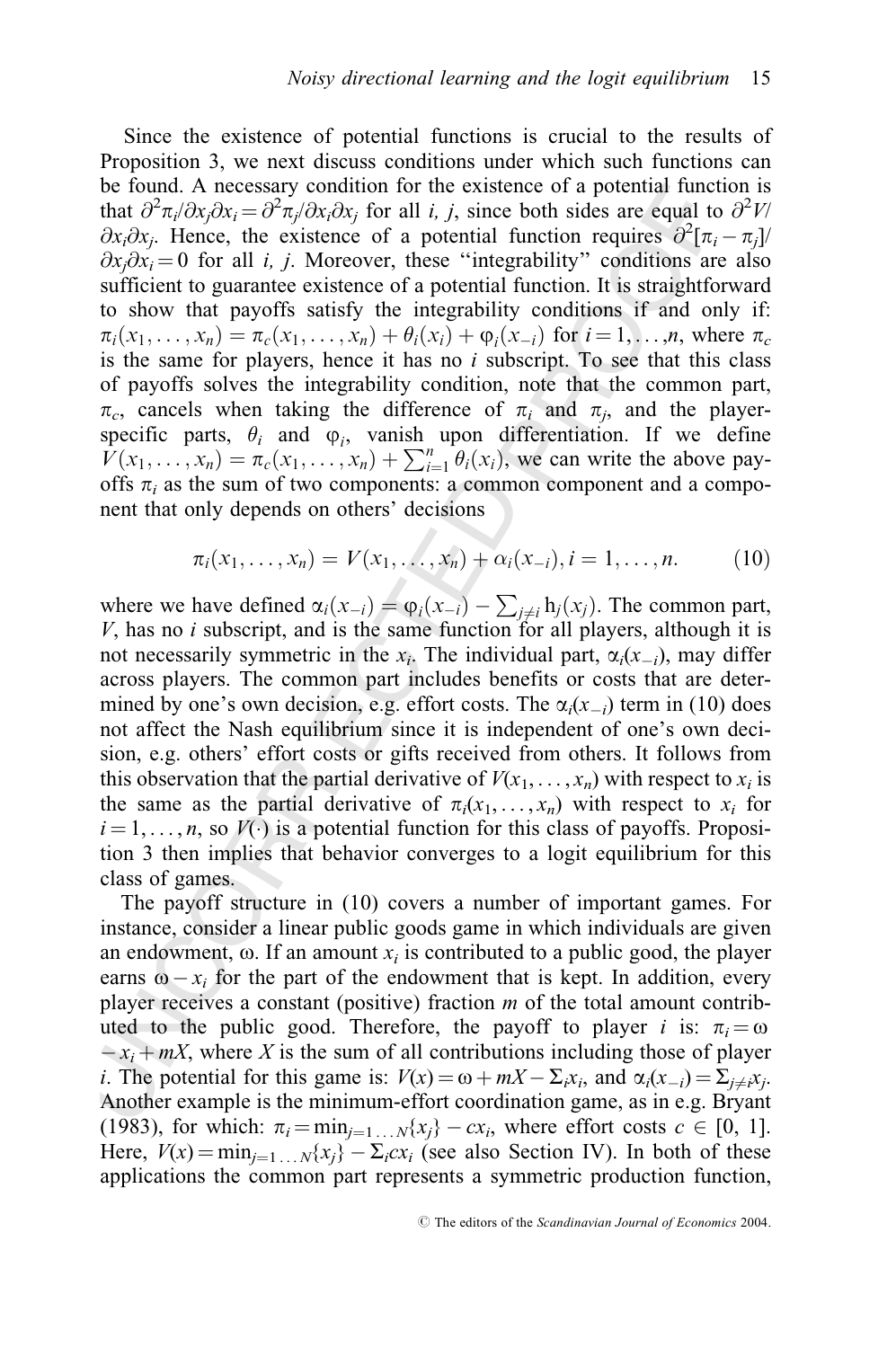included once, minus the sum of all players' effort costs. In previous work on public goods and coordination games, we showed that the logit equilibrium is unique; see Anderson *et al.* (1998b, 2001). Therefore, the directional adjustment process studied here is globally stable for these games.

is unique; see Anderson *etal.* (1998b), 2001). Interbote, the three areas and the stational and<br>the type condition and the station of the station of the station of the station of the station of the station of the station It is also straightforward to construct potential functions for many oligopoly models. Consider a Cournot oligopoly with  $n$  firms and linear demand, so that  $\pi_i = (a - bX)x_i - c_i(x_i)$ , where X is the sum of all outputs and  $c_i(x_i)$  is firm  $i$ 's cost function. Since the derivative of firm  $i$ 's profit with respect to its own output is given by  $\partial \pi_i / \partial x_i = a - bX - bx_i - c_i'$ , the potential function is easily derived as:  $V = aX - b/2X^2 - b/2\sum_i x_i^2 - \sum_i c_i(x_i)$ . Some non-linear demand specifications can also be incorporated.

As a final example, consider the class of symmetric two-player matrix games with two decisions:

| Player 1 | $D_1$ | $D_2$ |      |
|----------|-------|-------|------|
| Player 1 | $D_1$ | a, a  | b, c |
| $D_2$    | c, b  | d, d  |      |

Player *i* is characterized by a probability  $x_i$  of choosing decision  $D_1$ .<sup>19</sup> Thus the payoff to player *i* is linear in the probability  $x_i$ :

$$
\pi_i(x_i, x_{-i}) = d + (a - b - c + d) x_i x_{-i} + (b - d) x_i
$$
  
+  $(c - d) x_{-i}, i = 1, 2.$  (11)

It is straightforward to show that for this payoff structure the potential function is given by  $V = (a - b - c + d)x_1x_2 + (b - d)(x_1 + x_2)$ . The potential for asymmetric two-player games can be constructed along similar lines.<sup>20</sup> Hence, the choice probabilities converge to those of the logit equilibrium for the whole class of these commonly considered games.

<sup>&</sup>lt;sup>19</sup> This formulation corresponds to the setting in some laboratory experiments when subjects are required to select probabilities rather than actions, with the experimenter performing the randomization according to the selected probabilities. This method is used when the focus is on the extent to which behavior conforms to a mixed-strategy Nash equilibrium. Ochs (1995) used this approach in a series of matching-pennies games. Ochs reports that choices are sensitive to players' own payoffs, contrary to the mixed-strategy Nash prediction, and he finds some empirical support for the logit equilibrium.

 $^{20}$  In an asymmetric game, the letters representing payoffs in (11) would have *i* subscripts,  $i = 1, 2$ . Asymmetries in the constant or final two terms pose no problems for the construction of a potential function, so the only difficulty is to make the  $(a_i - b_i - c_i + d_i)$  coefficient of the interaction terms match for the two players. This can be accomplished by a simple rescaling of all four payoffs for one of the players, which does not affect the stability proof of Proposition 3.

 $\circ$  The editors of the Scandinavian Journal of Economics 2004.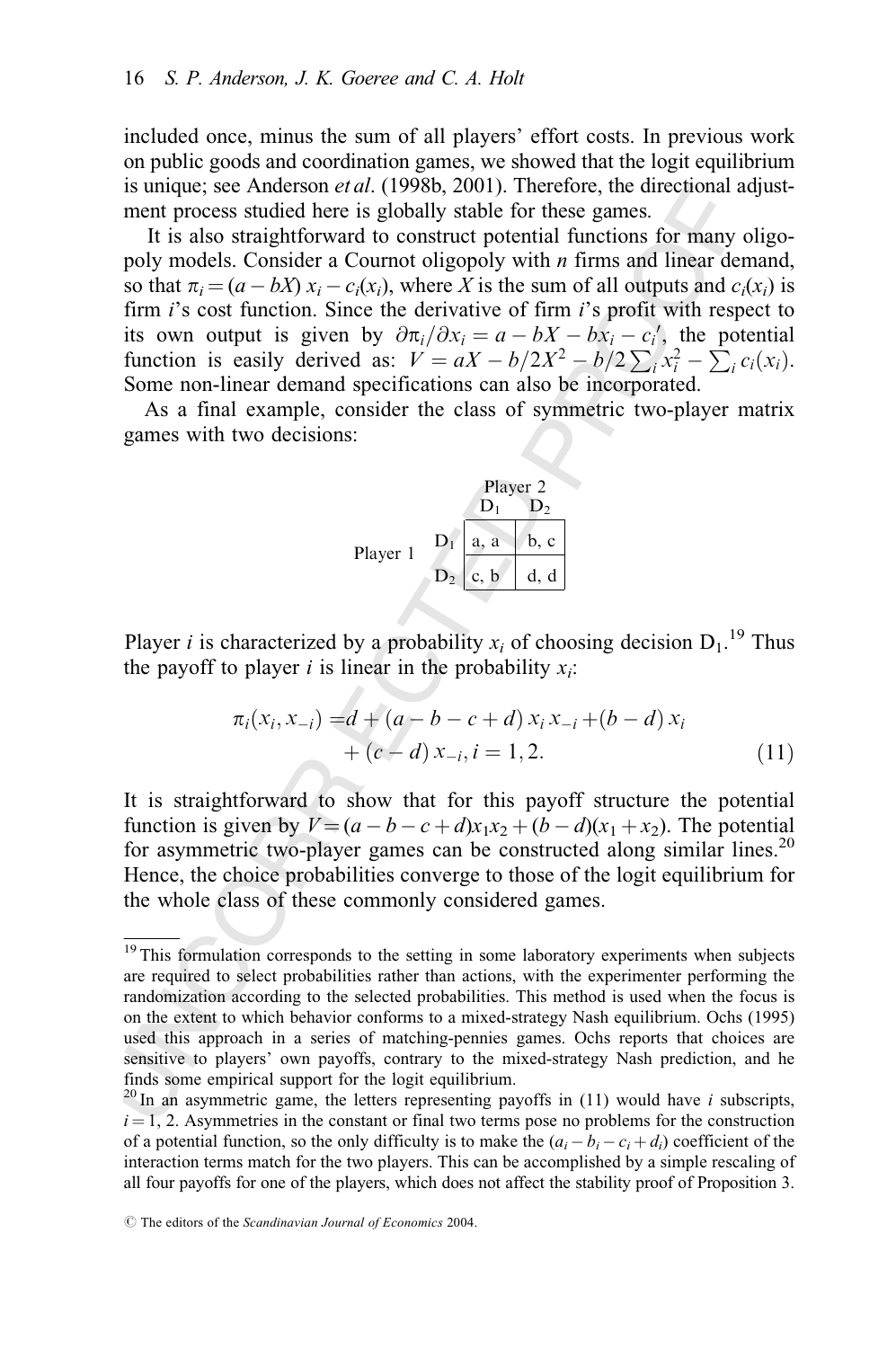#### IV. Conclusion

woods or ootmeta ratumely are signearing octans in captially shape of the continual decision-making are often quite complex, especially when or decisions depend on what other are expected to do. This paper begins adjustmen Models of bounded rationality are appealing because the calculations required for optimal decision-making are often quite complex, especially when optimal decisions depend on what others are expected to do. This paper begins with an assumption that decisions are adjusted locally toward increasing payoffs. These adjustments are sensitive to stochastic disturbances. When the process settles down, systematic adjustments no longer occur, although behavior remains noisy. The result is an equilibrium probability distribution of decisions, with errors in the sense that optimal decisions are not always selected, although more profitable decisions are more likely to be chosen. The first contribution of this paper is to use a simple model of noisy directional adjustments to derive an equilibrium model of behavior with endogenous decision errors that corresponds to the stochastic generalization of Nash equilibrium proposed by Rosenthal (1989) and McKelvey and Palfrey (1995). The central technical step in the analysis is to show that directional adjustments subject to normal noise yield a Fokker–Planck equation, with a steady state that corresponds to a ''logit equilibrium''. This equilibrium is described by a logit probabilistic choice function coupled to a Nash-like consistency condition.

The second contribution of this paper is to prove stability of the logit equilibrium for all potential games. We use Liapunov methods to show that the dynamic system is stable for a class of interesting payoff functions, i.e., those for potential games. This class includes minimum-effort coordination games, linear/quadratic public goods and oligopoly games, and two-person  $2 \times 2$  matrix games in which players select mixed strategies. The process model of directional changes adds plausibility to the equilibrium analysis, and an understanding of stability is useful in deciding which equilibria are more likely to be observed.

Models of bounded rationality are of interest because they can explain behavior of human decision-makers in complex, changing situations. The stochastic logit equilibrium provides an explanation of data patterns in laboratory experiments that are consistent with economic intuition but which are not explained by a Nash equilibrium analysis; see McKelvey and Palfrey (1995) and Anderson et al. (1998a, b, 2001). The presence of decision errors is important when the Nash equilibrium is near the boundary of the set of feasible decisions, so that errors are biased toward the interior. In addition, errors have non-symmetric effects when payoff functions are sensitive to noise in others' behavior. In the presence of noise, equilibrium behavior is not necessarily centered around the Nash prediction; errors that push one player's decision away from a Nash decision may make it safer for others to deviate. In some parameterizations of a "traveler's dilemma" game, for example, the Nash equilibrium is at the lower end of the feasible set, whereas behavior in laboratory experiments conforms more closely to a logit equilibrium with a unimodal density located at the upper end; see Capra *et al.* (1999).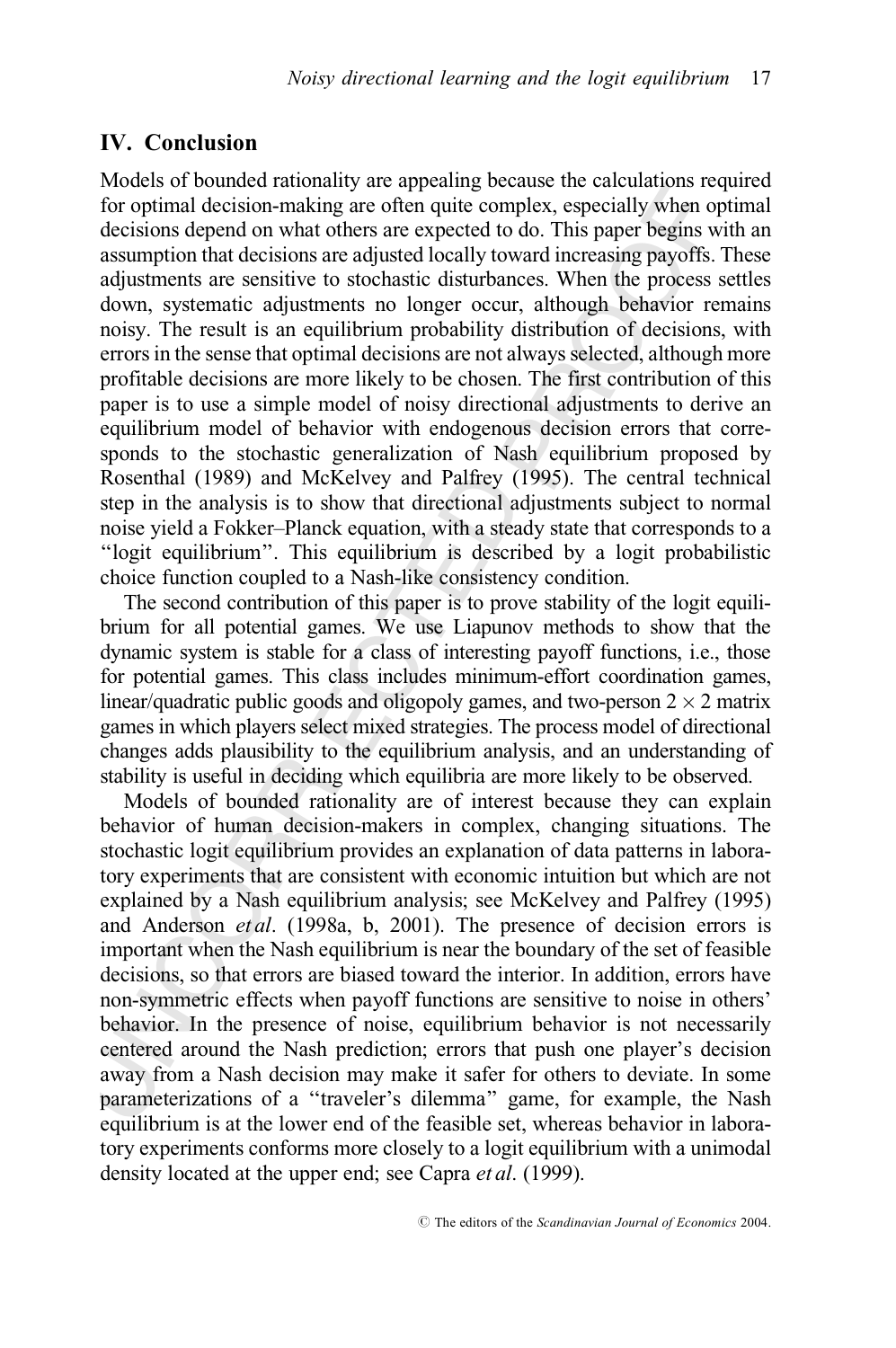as enotons. In some contexts, behavior may be largely driven by a sign<br>bias, like inequality aversion in bargaining situations, as in Fehr and Sc<br>(1999) and altruism in public goods games, as in Andreoni (1987).<br>
Actions The stochastic elements in our model are intended to capture a variety of factors, such as errors, trembles, experimentation and non-payoff factors such as emotions. In some contexts, behavior may be largely driven by a specific bias, like inequality aversion in bargaining situations, as in Fehr and Schmidt (1999) and altruism in public goods games, as in Andreoni (1987). These factors can be used to specify more general payoff functions that incorporate social preferences. The analysis of this paper would still apply in the sense that the gradient of the enriched payoff function would determine the direction of adjustments, and the resulting steady state would correspond to a logit equilibrium that incorporates these other regarding preferences. In summary, adding an error term to a gradient adjustment rule yields a tractable model with a steady-state equilibrium that has appealing theoretical and empirical properties.

#### Appendix

#### Derivation of the Fokker–Planck Equation

Recall that the directional adjustments are stochastic:  $dx(t) = \pi^{e'}(x(t), t)dt + \sigma dw(t)$ (see (2)), where we have dropped the player-specific subscripts for brevity. Note that the payoff derivative  $\pi^{e'}$  depends on time through the decision x and through other players' distribution functions. After a small time change,  $\Delta t$ , the change in a player's decision can be expressed as:

$$
\Delta x(t) \equiv x(t + \Delta t) - x(t) = \pi^{e'}(x, t)\Delta t + \sigma \Delta w(t) + o(\Delta t). \tag{A1}
$$

where  $\sigma \Delta w(t)$  is a normal random variable with mean zero and variance  $\sigma^2 \Delta t$ , and  $o(\Delta t)$ indicate terms that go to zero faster than  $\Delta t$  (i.e., K is of  $o(\Delta t)$  when  $K/\Delta t \rightarrow 0$  as  $\Delta t \rightarrow 0$ ). A player's decision, therefore, is a random variable  $x(t)$  that has a time-dependent density  $f(x)$ , t). Let  $h(x)$  be an arbitrary twice-differentiable function that vanishes at the boundaries, as does its derivative. At time  $t + \Delta t$ , the expected value of  $h(x)$  can be expressed directly as:

$$
E\{h(x(t+\Delta t))\} = \int_{x_L}^{x_H} h(x)f(x, t+\Delta t)dx.
$$
 (A2)

The directional adjustment rule in (A1) can be used to obtain an alternative expression for the expected value of  $h(x)$  at time  $t + \Delta t$ :

$$
E\{h(x(t+\Delta t))\} = E\{h(x(t)+\Delta x(t))\} \approx E\{h(x(t)) + \pi^{e'}(x,t)\Delta t + \sigma \Delta w(t))\}.
$$
\n(A3)

where we neglected terms of  $o(\Delta t)$ . The rest of the proof is based on a comparison of the expected values in (A2) and (A3). A Taylor expansion of (A3) will involve  $h'(x)$  and  $h''(x)$  terms, that can be partially integrated to convert them to expressions in  $h(x)$ . Since

 $\circ$  The editors of the Scandinavian Journal of Economics 2004.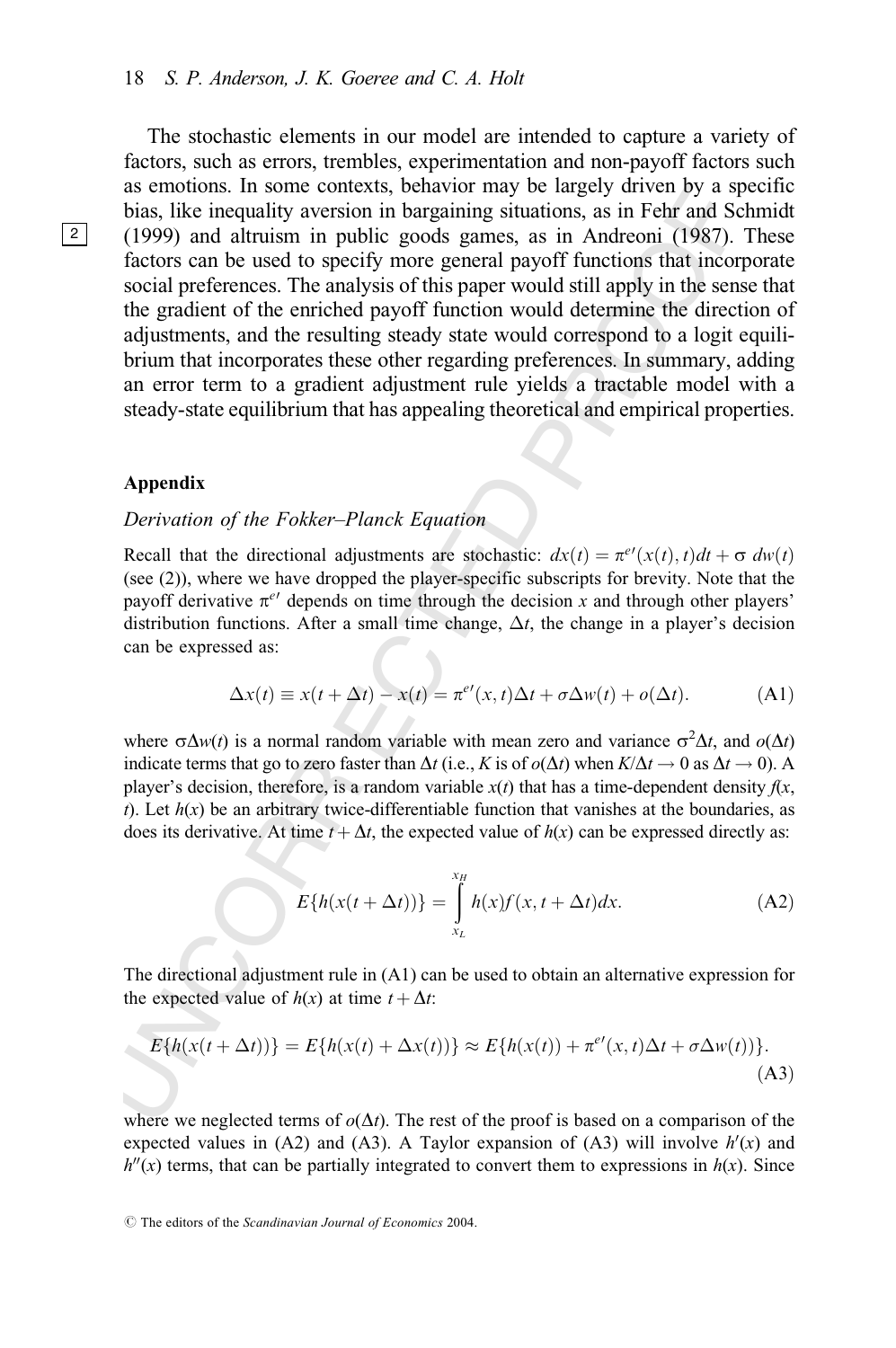$h(\cdot)$  is arbitrary, one can equate equivalent parts of the expected values in (A2) and (A3), which vields the Fokker–Planck equation in the limit as  $\Delta t$  goes to zero.

Let  $g(y)$  be the density of  $\sigma \Delta w(t)$ , i.e., a normal density with mean zero and variance  $\sigma^2 \Delta t$ . The expectation in (A3) can be written as an integral over the relevant densities:

$$
E\{h(x(t+\Delta t))\} = \int_{-\infty}^{\infty} \int_{x_L}^{x_H} h(x + \pi^{e'}(x, t)\Delta t + \sigma y)f(x, t)g(y)dxdy.
$$
 (A4)

A Taylor expansion of the RHS of (A4) yields:

$$
\int_{-\infty}^{\infty}\int_{x_L}^{x_H} \left\{h(x)+h'(x)[\pi^{e'}(x,t)\Delta t+\sigma y]+\frac{1}{2}h''(x)[\pi^{e'}(x,t)\Delta t+\sigma y]^2+\cdots f(x,t)g(y)dxdy\right\}
$$

where the dots indicate terms of  $o(\Delta t)$ . Integration over y eliminates the terms that are linear in y, since it has mean zero. In addition, the expected value of  $y^2$  is  $\sigma^2 \Delta t$ , so the result of expanding and integrating the above expression is:

$$
\int_{x_L}^{x_H} h(x)f(x,t)dx + \Delta t \int_{x_L}^{x_H} h'(x)\pi^{e}(x,t)f(x,t)dx + \Delta t \frac{\sigma^2}{2} \int_{x_L}^{x_H} h''(x)f(x,t)dx + o(\Delta t).
$$

The integrals containing the  $h'$  and  $h''$  term can be integrated by parts to obtain integrals in  $h(x)$ :

$$
\int_{x_L}^{x_H} h(x)f(x,t)dx - \Delta t \int_{x_L}^{x_H} h(x)(\pi^{e'}(x,t)f(x,t))'dx + \Delta t \frac{\sigma^2}{2} \int_{x_L}^{x_H} h(x)f''(x,t)dx, \quad (A5)
$$

where a prime indicates a partial derivative with respect to x, and we used the fact that  $h$ and its derivative vanish at the boundaries. Since (A5) is an approximation for (A2) when  $\Delta t$  is small, take their difference to obtain:

Let *g*(*y*) be the density of ΩΔ*w*(*t*), i.e., a normal density with mean zero and variance  
\nσ<sup>2</sup>Δ*t*. The expectation in (A3) can be written as an integral over the relevant densities:  
\n
$$
E{h(x(t + Δt))} = \int_{-\infty}^{\infty} \int_{x_L}^{x_H} h(x + \pi^{e}(x, t)Δt + \sigma y) f(x, t)g(y) dx dy.
$$
\n(A4)  
\nA Taylor expansion of the RHS of (A4) yields:  
\n
$$
\int_{-\infty}^{\infty} \int_{x_L}^{x_H} {h(x) + h'(x)[\pi^{e'}(x, t)Δt + \sigma y] + \frac{1}{2}h''(x)[\pi^{e'}(x, t)Δt + \sigma y]^2 + \cdots f(x, t)g(y) dx dy}
$$
\nwhere the dots indicate terms of  $o(Δt)$ . Integration over *y* eliminates the terms that are  
\nresult of expanding and integrating the above expression is:  
\n
$$
\int_{x_L}^{x_H} h(x)f(x, t)dx + Δt \int_{x_L}^{x_H} h'(x)\pi^{e'}(x, t)f(x, t)dx + Δt \frac{\sigma^2}{2} \int_{x_L}^{x_H} h''(x)f(x, t)dx + o(Δt).
$$
\nThe integrals containing the *h'* and *h''* term can be integrated by parts to obtain integrals  
\nin *h*(*x*):  
\nThe integrals containing the *h'* and *h''* term can be integrated by parts to obtain integrals  
\nin *h*(*x*):  
\nwhere a prime indicates a partial derivative with respect to *x*, and we used the fact that *h*  
\nand its derivative vanish at the boundaries. Since (A5) is an approximation for (A2) when  
\nand its derivative vanish at the boundaries. Since (A5) is an approximation for (A2) when  
\n
$$
\int_{x_L}^{x_H} h(x)[f(x, t + Δt) - f(x, t)]dx = Δt \int_{x_L}^{x_H} h(x) [-(\pi^{e'}(x, t)f(x, t))' + (\sigma^2/2)f''(x, t)]dx.
$$
\n(A6)  
\nThe terms in square brackets on each side must be equal at all values of *x*, since the  
\nto obtain the time derivative.

The terms in square brackets on each side must be equal at all values of  $x$ , since the choice of the  $h(x)$  function is arbitrary. Dividing both sides by  $\Delta t$ , taking the limit  $\Delta t \rightarrow 0$ to obtain the time derivative of  $f(x, t)$ , and equating the terms in square brackets yields:

$$
\frac{\partial f(x,t)}{\partial t} = -(\pi^{e'}(x,t) f(x,t))' + \frac{\sigma^2}{2} f''(x,t). \tag{A7}
$$

 $\circ$  The editors of the Scandinavian Journal of Economics 2004.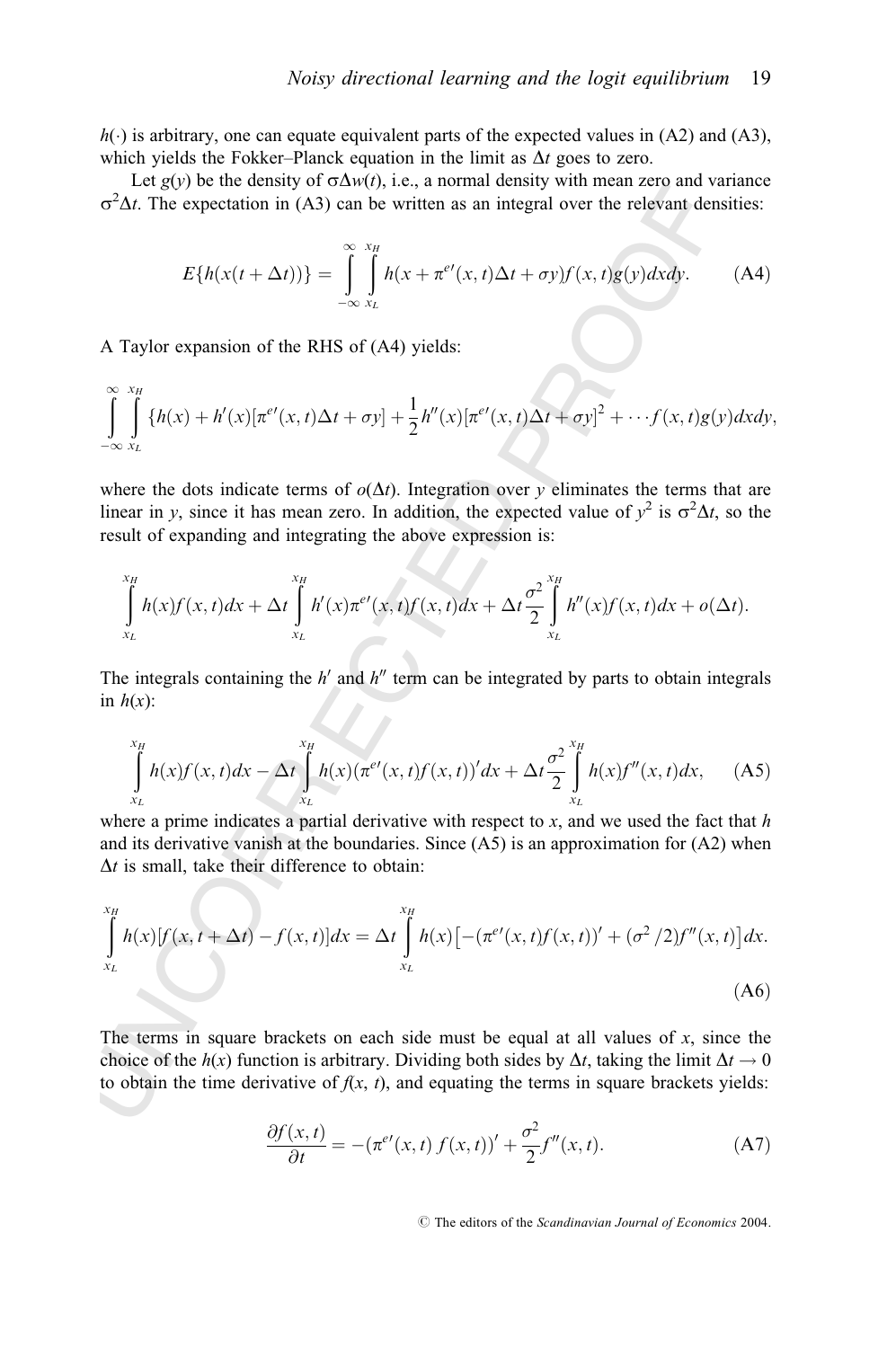Since the primes indicate partial derivatives with respect to  $x$ , we can integrate both sides of  $(A7)$  with respect to x to obtain the Fokker–Planck equation in (3).

#### Derivation of Equation (9)

The Liapunov function in (8) depends on time only through the density functions, since the  $x$ 's are variables of integration. Hence the time derivative is:

*Derivation of Equation (9)*  
\nThe Liapunov function in (8) depends on time only through the density functions, since  
\nthe x's are variables of integration. Hence the time derivative is:  
\n
$$
\frac{dL}{dt} = \sum_{i=1}^{n} \int_{x_L}^{x_H} \cdots \int_{x_L}^{x_H} V(x_1, \ldots, x_n) \prod_{j \neq i} f_j(x_j, t) \frac{\partial f_i(x_i, t)}{\partial t} dx_1 \ldots dx_n
$$
\n
$$
- \sum_{i=1}^{n} \nu_i \int_{x_L}^{x_H} (1 + \log(f_i(x_i, t))) \frac{\partial f_i(x_i, t)}{\partial t} dx_i.
$$
\nThe next step is to integrate each of the expressions in the sums in (A8) by parts. First  
\nnote that  $\frac{\partial f_i}{\partial t} = \frac{\partial F_i}{\partial t} \frac{\partial x_L}{\partial t}$  and that the anti-derivative of this expression is  $\frac{\partial F_i}{\partial t}$ .  
\nMoreover, the boundary terms that result from partial integration vanish because  
\n*F<sub>i</sub>(0, t)* = 0 and *F<sub>i</sub>(*, t) = 1 for all t, i.e.,  $\frac{\partial F_i}{\partial t} = 0$  at both boundaries. It follows that  
\npartial integration of (A8) yields:  
\n
$$
\frac{dL}{dt} = - \sum_{i=1}^{n} \int_{x_L}^{x_H} \cdots \int_{x_L}^{x_H} \frac{\partial V(x_1, \ldots, x_n)}{\partial x_i} \prod_{j \neq i} f_j(x_j, t) \frac{\partial F_i(x_i, t)}{\partial t} dx_1 \ldots dx_n
$$
\n
$$
+ \sum_{i=1}^{n} \nu_i \int_{x_L}^{x_H} \frac{\partial V(x_i, t)}{\partial t} \frac{\partial F_i(x_i, t)}{\partial t} dx_i.
$$
\nEquation (7) can be used to replace  $\int \frac{\partial V}{\partial x_i} \frac{dF_{i-1}}{\partial x_i} \text{ with } \pi_i^{n'},$  and then the integrals in  
\n(A9) can be combined as:  
\n
$$
\frac{dL}{dt} = \sum_{i=1}^{n} \int_{x_L}^{x_H} \left\{-\pi^{e'}(x_i, t) + \nu_1 \frac{\int_{i}^{T}(x_i, t)}{\int_{i}^{T}(x_i, t)}\right\} \frac{\partial F_i(x_i, t)}{\partial t} dx_i
$$

The next step is to integrate each of the expressions in the sums in (A8) by parts. First note that  $\partial f_i/\partial t = \partial^2 F_i/\partial t \partial x_i$  and that the anti-derivative of this expression is  $\partial F_i/\partial t$ . Moreover, the boundary terms that result from partial integration vanish because  $F_i(0, t) = 0$  and  $F_i(0, t) = 1$  for all t, i.e.,  $\partial F_i/\partial t = 0$  at both boundaries. It follows that partial integration of (A8) yields:

$$
\frac{dL}{dt} = -\sum_{i=1}^{n} \int_{x_L}^{x_H} \cdots \int_{x_L}^{x_H} \frac{\partial V(x_1, \ldots, x_n)}{\partial x_i} \prod_{j \neq i} f_j(x_j, t) \frac{\partial F_i(x_i, t)}{\partial t} dx_1 \ldots dx_n \n+ \sum_{i=1}^{n} \nu_i \int_{x_L}^{x_H} \frac{f'_i(x_i, t)}{f_i(x_i, t)} \frac{\partial F_i(x_i, t)}{\partial t} dx_i.
$$
\n(A9)

Equation (7) can be used to replace  $\int \frac{\partial V}{\partial x_i} dF_{-i}$  with  $\pi_i^{e'}$ , and then the integrals in (A9) can be combined as:

$$
\frac{dL}{dt} = \sum_{i=1}^{n} \int_{x_L}^{x_H} \left\{ -\pi^{e'}(x_i, t) + \nu_i \frac{f'_i(x_i, t)}{f_i(x_i, t)} \right\} \frac{\partial F_i(x_i, t)}{\partial t} dx_i
$$
\n
$$
= \sum_{i=1}^{n} \int_{x_L}^{x_H} \frac{(\partial F_i(x_i, t)/\partial t)^2}{f_i(x_i, t)} dx_i,
$$
\n(A10)

where the final equation follows from  $(3)$ . Note that the RHS of  $(A10)$  is strictly positive unless  $\partial F_i/\partial t = 0$  for  $i = 1, ..., n$ , i.e., when the logit conditions in (4) are satisfied.

#### References

3

Anderson, S. P., de Palma, A. and Thisse, J.-F. (1992), Discrete Choice Theory of Product Differentiation, MIT Press, Cambridge, MA.

- Anderson, S. P., Goeree, J. K. and Holt, C. A. (1998a), Rent Seeking with Bounded Rationality: An Analysis of the All-pay Auction, Journal of Political Economy 106, 828–853.
- Anderson, S. P., Goeree, J. K. and Holt, C. A. (1998b), A Theoretical Analysis of Altruism and Decision Error in Public Goods Games, Journal of Public Economics 70, 297–323.

 $\circ$  The editors of the Scandinavian Journal of Economics 2004.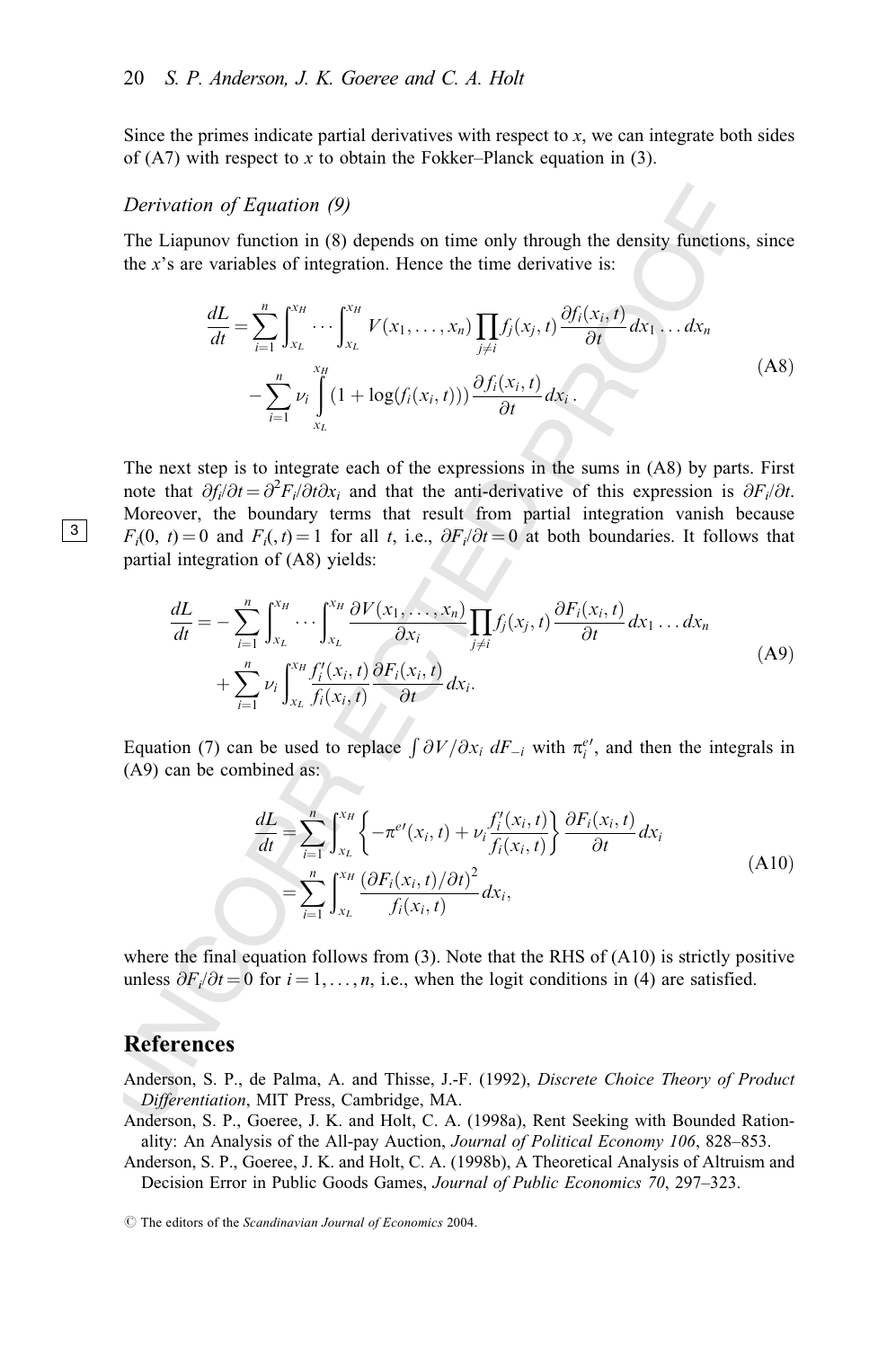- Anderson, S. P., Goeree, J. K. and Holt, C. A. (2001), Minimum-effort Coordination Games: Stochastic Potential and the Logit Equilibrium, Games and Economic Behavior 34, 177–199.
- Andreoni, J. (1995), Cooperation in Public Goods: Kindness or Confusion? American Economic Review 85, 891–904.
- Arrow, K. J. and Hurwicz, L. (1960), Stability of the Gradient Process in n-Person Games, Journal of the Society of Industrial and Applied Mathematics 8, 280–294.
- Basov, S. (2001), A Noisy Model of Individual Behavior, Working Paper, University of Melbourne.
- Binmore, K. and Samuelson, L. (1997), Muddling Through: Noisy Equilibrium Selection, Journal of Economic Theory 74, 235–265.
- Binmore, K., Samuelson, L. and Vaughan, R. (1995), Musical Chairs: Modeling Noisy Evolution, Games and Economic Behavior 11, 1–35.
- Blume, L. E. (1993), The Statistical Mechanics of Strategic Interaction, Games and Economic Behavior 5, 387–424.
- Blume, L. E. (1997), Population Games, in W. B. Arthur, S. N. Durlauf and D. A. Lane (eds.), The Economy as a Complex Evolving System II, Addison-Wesley, Reading, MA.
- Bryant, J. (1983), A Simple Rational Expectations Keynes-type Model, Quarterly Journal of Economics 98, 525–528.
- Capra, C. M., Goeree, J. K., Gomez, R. and Holt, C. A. (1999), Anomalous Behavior in a Traveler's Dilemma? American Economic Review 89 (3), 678–690.
- Chen, H.-C., Friedman, J. W. and Thisse, J.-F. (1997), Boundedly Rational Nash Equilibrium: A Probabilistic Choice Approach, Games and Economic Behavior 18, 32–54.
- Cyert, R. M. and March, J. G. (1963), A Behavioral Theory of the Firm, Prentice-Hall Inc, Englewood Cliffs, NJ.
- Einstein, A. (1905), Annalen der. Physik 17 (4), 549.
- Andreami, J. (1995), Cooperation in Public Goods: Kindness or Confusion? *America*<br>Armow, K. 1. and Hurwicz, L. (1960), Stability of the Gradient Process an *P-P-Hspan Januaral of the Society of Industrial and Applied Mat* Erev, I. and Roth, A. E. (1998), Predicting How People Play Games: Reinforcement Learning in Experimental Games with Unique, Mixed Strategy Equilibria, American Economic Review 88 (4), 848–881.
	- Fehr, E. and Schmidt, K. M. (1999), A Theory of Fairness, Competition, and Cooperation, Quarterly Journal of Economics 114, 769–816.
	- Foster, D. and Young, P. (1990), Stochastic Evolutionary Game Dynamics, Theoretical Population Biology 38, 219–232.
	- Friedman, D. and Yellin, J. (1997), Evolving Landscapes for Population Games, Working Paper, University of California, Santa Cruz.
	- Fudenberg, D. and Harris, C. (1992), Evolutionary Dynamics with Aggregate Shocks, Journal of Economic Theory 57 (2), 420–441.
	- Gihman, I. I. and Skorohod, A. V. (1972), Stochastic Differential Equations, Springer-Verlag, Berlin.
	- Goeree, J. K. and Holt, C. A. (2004), An Experimental Study of Costly Coordination, forthcoming in Games and Economic Behavior.
	- Hofbauer, J. and Sandholm, W. (2002), On the Global Convergence of Stochastic Fictitous Play, Econometrica 70, 2265–2294.
	- Kandori, M. (1997), Evolutionary Game Theory in Economics, in D. Kreps and K. Wallis (eds.), Advances in Economics and Econometrics: Theory and Applications, Seventh World Congress, Vol. 1, Cambridge University Press, Cambridge.
	- Kandori, M., Mailath, G. and Rob, R. (1993), Learning, Mutation, and Long Run Equilibria in Games, Econometrica 61 (1), 29–56.
	- Kogan, M. and Soravia, P. (2002), Lyapunov Functions for Infinite-Dimensional Systems, Journal of Functional Analysis 192, 342–363.
	- Kolmogorov, A. N. (1931), Mathematische Annalen 104, 415.

4

5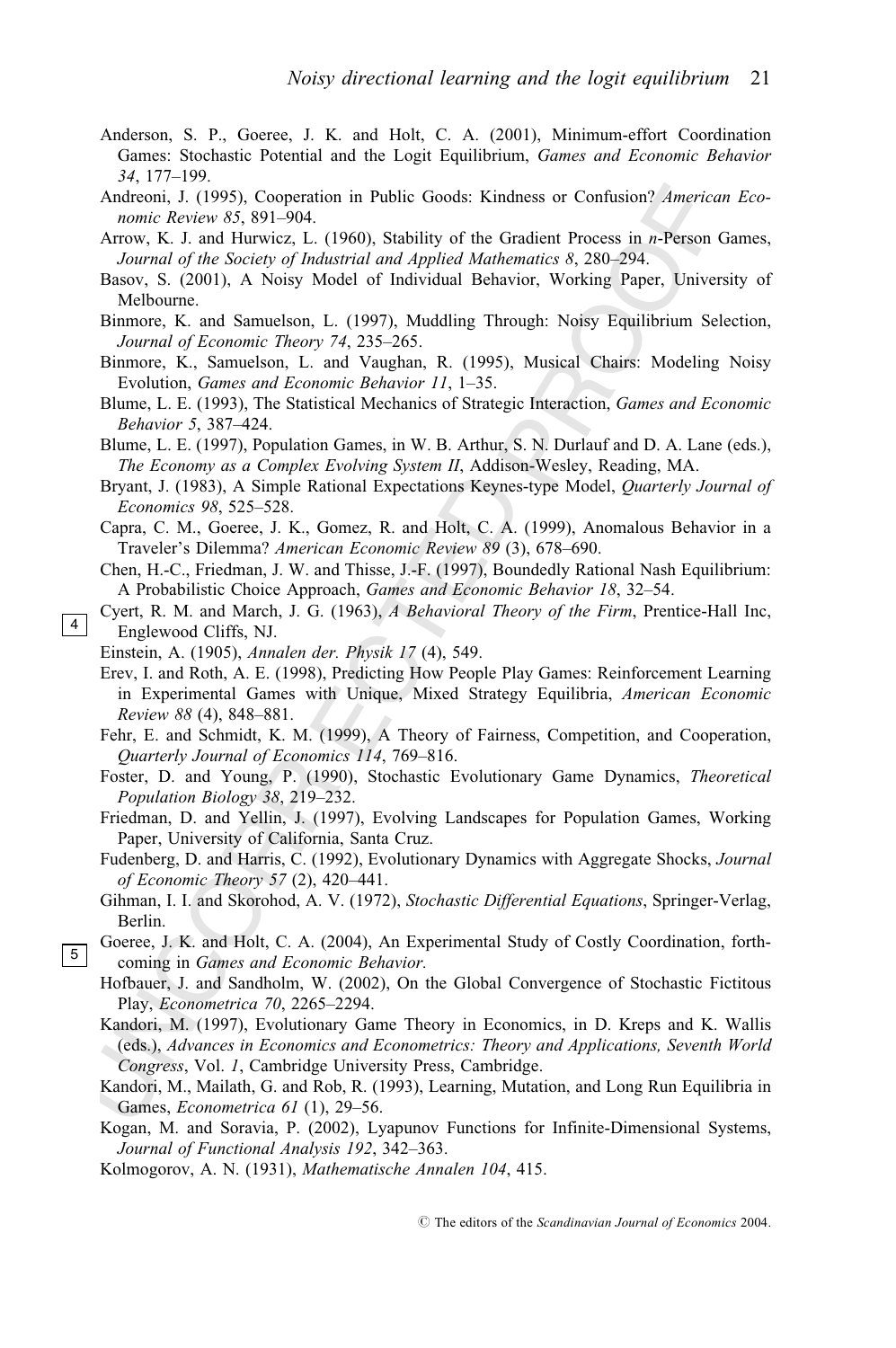- List, J. A. and Cherry, T. L. (2000), Learning to Accept in Ultimatum Games: Evidence from an Experimental Design that Generates Low Offers, Experimental Economics 3, 11-29.
- Lopez, G. (1995), Quantal Response Equilibria for Models of Price Competition, Ph.D. dissertation, University of Virginia.
- Luce, R. D. (1959), Individual Choice Behavior, John Wiley, New York.
- McKelvey, R. D. and Palfrey, T. R. (1995), Quantal Response Equilibria for Normal Form Games, Games and Economic Behavior 10, 6–38.
- Monderer, D. and Shapley, L. S. (1996), Potential Games, Games and Economic Behavior 14, 124–143.
- Ochs, J. (1995), Games with Unique Mixed Strategy Equilibria: An Experimental Study, Games and Economic Behavior 10, 202–217.
- Rhode, P. and Stegeman, M. (2001), Evolution through Imitation: The Case of Duopoly, International Journal of Industrial Organization 19, 415–454.
- Rosenthal, R. W. (1973), A Class of Games Possessing Pure-strategy Nash Equilibria, International Journal of Game Theory 2, 65–67.
- Rosenthal, R. W. (1989), A Bounded Rationality Approach to the Study of Noncooperative Games, International Journal of Game Theory 18, 273–292.
- Roth, A. E. and Erev, I. (1995), Learning in Extensive-form Games: Experimental Data and Simple Dynamic Models in the Intermediate Term, Games and Economic Behavior 8, 164–212.
- Selten, R. (1975), Reexamination of the Perfectness Concept for Equilibrium Points in Extensive Form Games, International Journal of Game Theory 4, 25–55.
- dissertation, University of Virginia.<br>
Lose, R. D. (1959), Individual Choice Behavior, John Wiley, New York.<br>
McKelwy, R. D. and Daftey, T. R. (1995), Occursil Response Equilibria for Norma<br>
Games. Games and Ecronomic Beh Selten, R. and Buchta, J. (1998), Experimental Sealed Bid First Price Auctions with Directly Observed Bid Functions, in I. E. D. Budescu, I. Erev and R. Zwick, (eds.), Games and Human Behavior: Essays in Honor of Amnon Rapoport, Lawrence Erlbaum Associates, Mahwah, NJ.

Simon, H. A. (1957), Models of Man, John Wiley, New York.

- Slade, M. E. (1994), What Does an Oligopoly Maximize?, Journal of Industrial Economics 58, 45–61.
- Smith, V. L. (1997), Monetary Rewards and Decision Cost in Experimental Economics: An Extension, Working Paper, University of Arizona.
- Smith, V. L. and Walker, J. M. (1993), Monetary Rewards and Decision Cost in Experimental Economics, Economic Inquiry 31, 245–261.

Smoller, J. (1994), Shock Waves and Reaction–Diffusion Equations, Springer-Verlag, Berlin.

Vega-Redondo, F. (1997), The Evolution of Walrasian Behavior, Econometrica 65, 375–384.

Young, P. (1993), The Evolution of Conventions, Econometrica 61, 57–84.

 $\circ$  The editors of the Scandinavian Journal of Economics 2004.

Young, P. (1998), Individual Strategy and Social Structure, Princeton University Press, Princeton, NJ.